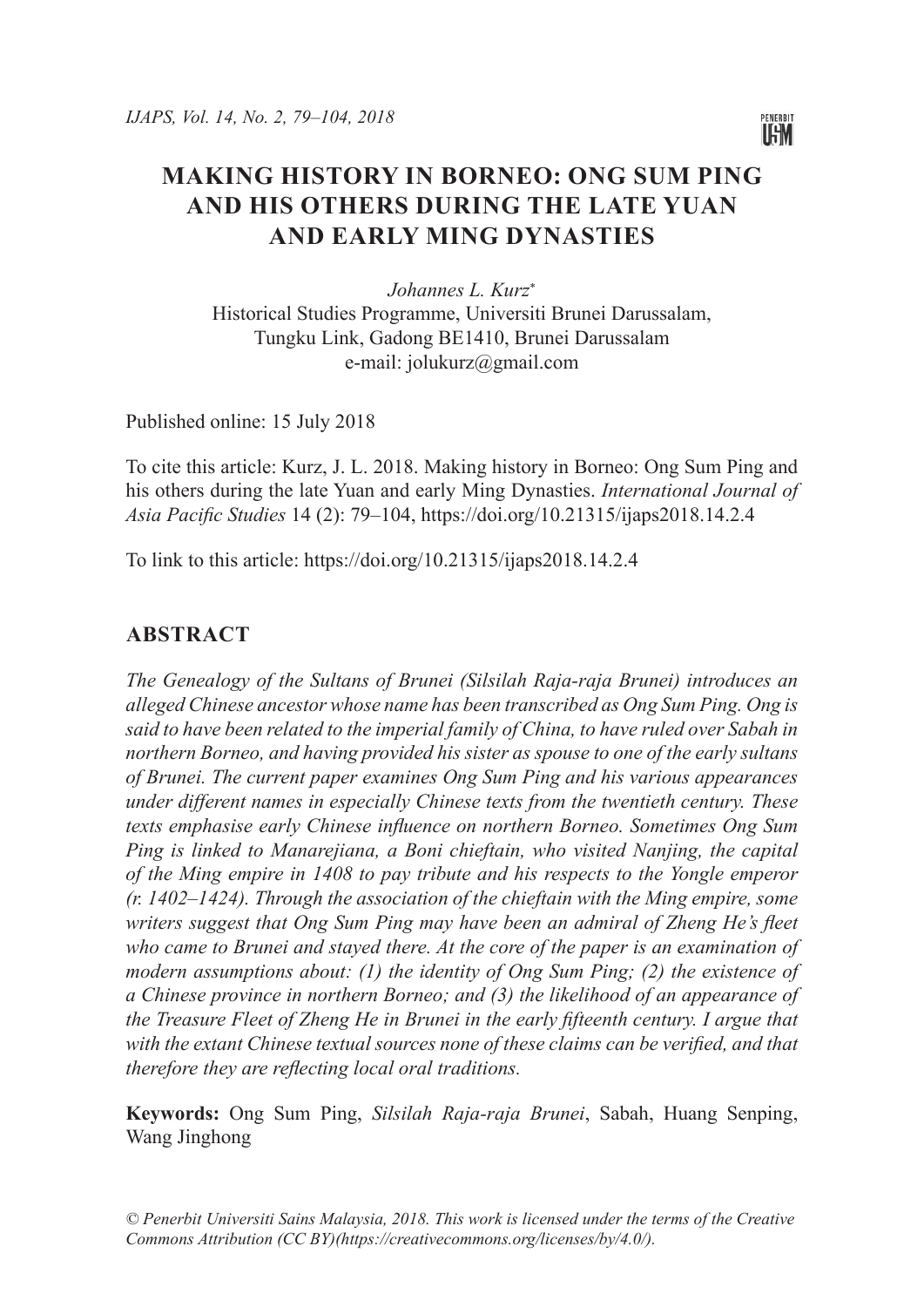#### **INTRODUCTION**

Since the inception of diplomatic relations between Brunei and the People's Republic of China in 1991, official statements emphasise long standing relations between the two countries by referring to a number of "historical" key figures of which Ong Sum Ping is one, while the others are a certain Master Pu 蒲, an alleged Chinese envoy and his tomb (dated 1264), and Manarejiana 麻那 惹加那, a presumed ruler of Brunei whose tomb is located in Nanjing (dated 1408). Ong Sum Ping is commemorated as an important figure in the early history of Brunei and thus a street in the modern capital of Brunei in Bandar Seri Begawan was named after him.

Previously scholars have worked under the premise that Ong Sum Ping was a real person. There have been several attempts over the years to shed light on the Chinese character in the genealogy of the sultans of Brunei (*Silsilah raja-raja Brunei*) and to read part of the legend surrounding Ong Sum Ping as a factual record. In the present article, I will show that the name "Ong Sum Ping" by no means provides a clue to the identity of the man who was attributed an eminent role in the early history of the royal house of Brunei. The Chinese characters for this person emerged in writings on the history of ethnic Chinese in Southeast Asia only in the twentieth century, and the idea of Chinese involvement in northern Borneo through a close relationship of Ong Sum Ping with either emperors of the Yuan or Ming dynasties is based on folklore that circulated in Sarawak, Mindanao and Sulu.

#### **THE BASIC CONTENTS OF THE GENEALOGY/IES**

Amin Sweeney in his study of the genealogy of the Brunei sultans distinguished between an older and a younger version of the text.<sup>1</sup> These were held by the School of African and Oriental Studies in London (Manuscript A or MS A), and by the Royal Asiatic Society, London (Manuscript B or MS B). The oldest parts of MS A date from 1735, those of MS B from 1841, with additions from 1936. In MS A Sultan Ahmad, the brother of the alleged first Muslim ruler Sultan Muhammad, married a Chinese princess from "China Batangan," or Sabah, of whom no more is said.<sup>2</sup>

MS B, in contrast, recounts the story of two Chinese men that were sent by the emperor of China to steal a valuable gem from a dragon in Sabah. After having secured the gem, the two men quarrelled, and one of them, Ong Bong Keng, returned to China, while the second, Ong Sum Peng, remained on Borneo.<sup>3</sup> The first Brunei ruler, Muhammad Shah gave his daughter, Puteri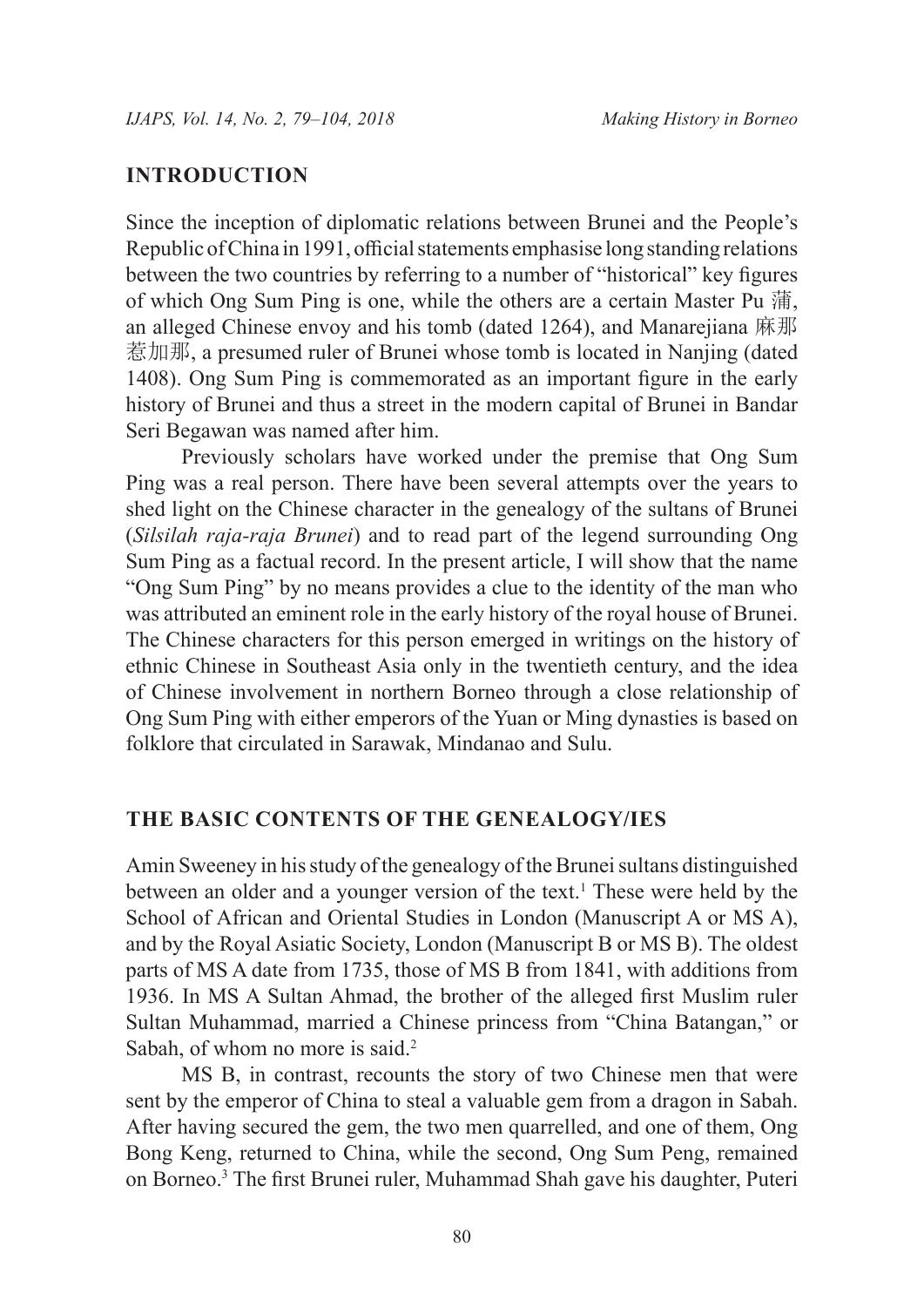Ratna Dewi, in marriage to Ong Sum Peng who became the second sultan under the name of Sultan Ahmad.4

In MS A Sultan Ahmad is the brother of the first sultan, whereas in MS B Ong Sum Ping assumes the title Sultan Ahmad. It is clear that even though the two accepted versions of the *Silsilah* are differing, both of them relate the first sultan to Chinese people through his marriage to a Chinese princess in MS A, while he makes a Chinese his son-in-law in MS  $B<sub>5</sub>$ <sup>5</sup>

One possible reason for the different transcriptions of the Chinese name is its spelling in the *Silsilah*. Sweeney explained that the name was "not consistent" and listed "a-w-ng, a-w-a-ng" and "h-w-ng" as possible variants.<sup>6</sup> Hence Hugh Low, for instance, referred to the two Chinese adventurers as Wang Kong and Ong Sum Ping<sup>7</sup> whereas Sweeney presented them as Ong Bong Kong and Ong Sum Peng. Ong Sum Ping in fact is but one way to address that character, others are Ong Sum Peng, Huang Senbing, Huang Zongbing, Wang Sanping and Wang Sanpin, depending on the preference of authors dealing with the person.

# **WEN XIONGFEI** 溫雄飛 **AND THE** *NANYANG HUAQIAO TONGSHI* 南洋華僑通史 **(GENERAL HISTORY OF OVERSEAS CHINESE IN THE NANYANG) (1929)**<sup>8</sup>

Wen Xiongfei was the first Chinese writer to pick up the Ong Sum Ping legend. He referred to Low's work as "original material [comprising] genealogical records of the royal house of Sulu" (*yuanshi ziliao wei Sulu wangshi zhi shixishu* 原始資料為蘇祿王室世系書). This is clearly wrong because what he cited came from Low's translation of the *Silsilah raja-raja Brunei*. Similarly, Wen's reference to the *Batu Tarsilah* is from Low's transcription and translation of the text attached to the translation of the *Silsilah raja-raja Brunei*.

Though the original Malay text of the *Silsilah raja-raja Brunei* does not have any Chinese characters, Wen came up with the characters Huang Senping 黄森屏 for Ong Sum Ping which was but a guess for the rendering of the original characters. Wen also provided the characters Huang Gang 黃剛 for Wang Kong. He referred for his narrative to a certain Huang Zhuoru 黃卓如 who had arrived as a trader in Brunei in the early twentieth century. Huang Zhuoru befriended the then ruling sultan of Brunei (for which he gave no name).9 The sultan invited him to accompany him to a tomb, located on the ridge of a hill, about "an English mile" from the capital of Brunei (Poluoni 婆羅泥). The tomb had an inscription, but only five characters were legible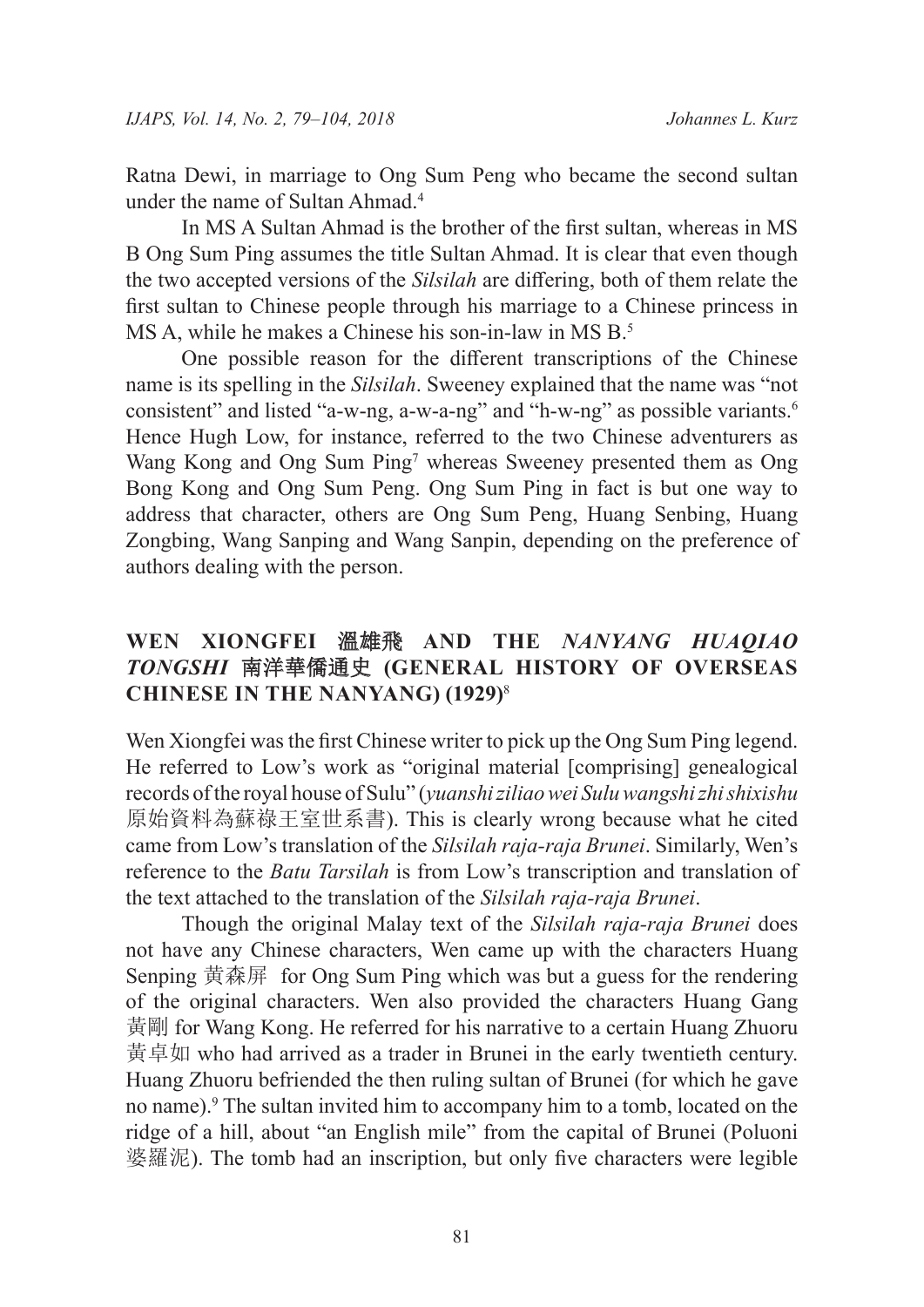reading "Huang Zongbing zhi mu" 黃縂兵之墓 (Tomb of Huang Zongbing). Of these Huang Zhuoru made a rubbing. How Wen arrived at Senping as the given name of the assumed occupant of the tomb is a mystery to me. *Zongbing* is evidently not a name, but a military title, in this case probably best rendered as commander.10

Wen thought that Huang Senping had arrived in Boni in 1375, and as Huang Senping had become either a sultan or high official in Brunei, this tomb had to be his. $11$ 

1375 was the eighth year of the reign title Hongwu of the founder of the Ming dynasty. The relevant entry in the *Mingshi* 明史 (Official history of the Ming, completed 1739) on Boni 浡泥12 does not report on a person named Wang/Huang travelling to Borneo on official business.<sup>13</sup> It does, however, mention that in 1375 Boni was included in specific sacrifices (*yuezhen haidu shanchuan zhi si* 嶽鎮海凟山川之祀) that the Hongwu emperor performed personally.14 Poluoni is difficult to ascertain as the correct transcription for Brunei. Maybe the term merged the characters found in the *Mingshi* for Poluo 婆羅,<sup>15</sup> as well as the second character of the term Boni 浡泥 in the same source. In any case Poluoni as a reference to Brunei is incorrect and only appears in Wen's text.

The question whether the tomb of Huang Zongbing ever existed, does not matter greatly because its location has been lost nowadays. The whole of Wen's narrative must be treated with extreme caution. He himself admitted that no Chinese records existed to support his story.16 Maybe Huang Zhuoru's story tempted him to read the name Huang Senping into the Malay original record.

Lee Khoon Choy adopted Wen's text for his popular history of Chinese in Southeast Asia. In his reading, however, Ong Sum Ping became Ong Sun Ping and Ng Som Ping.17 The main witness, "a prominent Chinese businessman in Brunei" is addressed as Woon Xiong Quen (corrupt for Wen Xiongfei?), and in this version of the story it is a "Cantonese trader, Huang Qhuo Qi" (Huang Zhuoru?) who discovers the tomb.

In order to fix the date of Ong/Ng's arrival in Brunei, Lee consulted Pg Karim bin Pg Haji Osman of the Brunei Museum Department who confirmed 1375 as the date of Ong Sum Ping's arrival.18 In addition, they both established that the character transcribing Ong should be Huang instead of Wang. Since they were both in agreement that Ong was Huang, they discarded the option that Ong Sum Ping may have been "Wang Qing [sic] Hong the assistant of Zheng He."<sup>19</sup>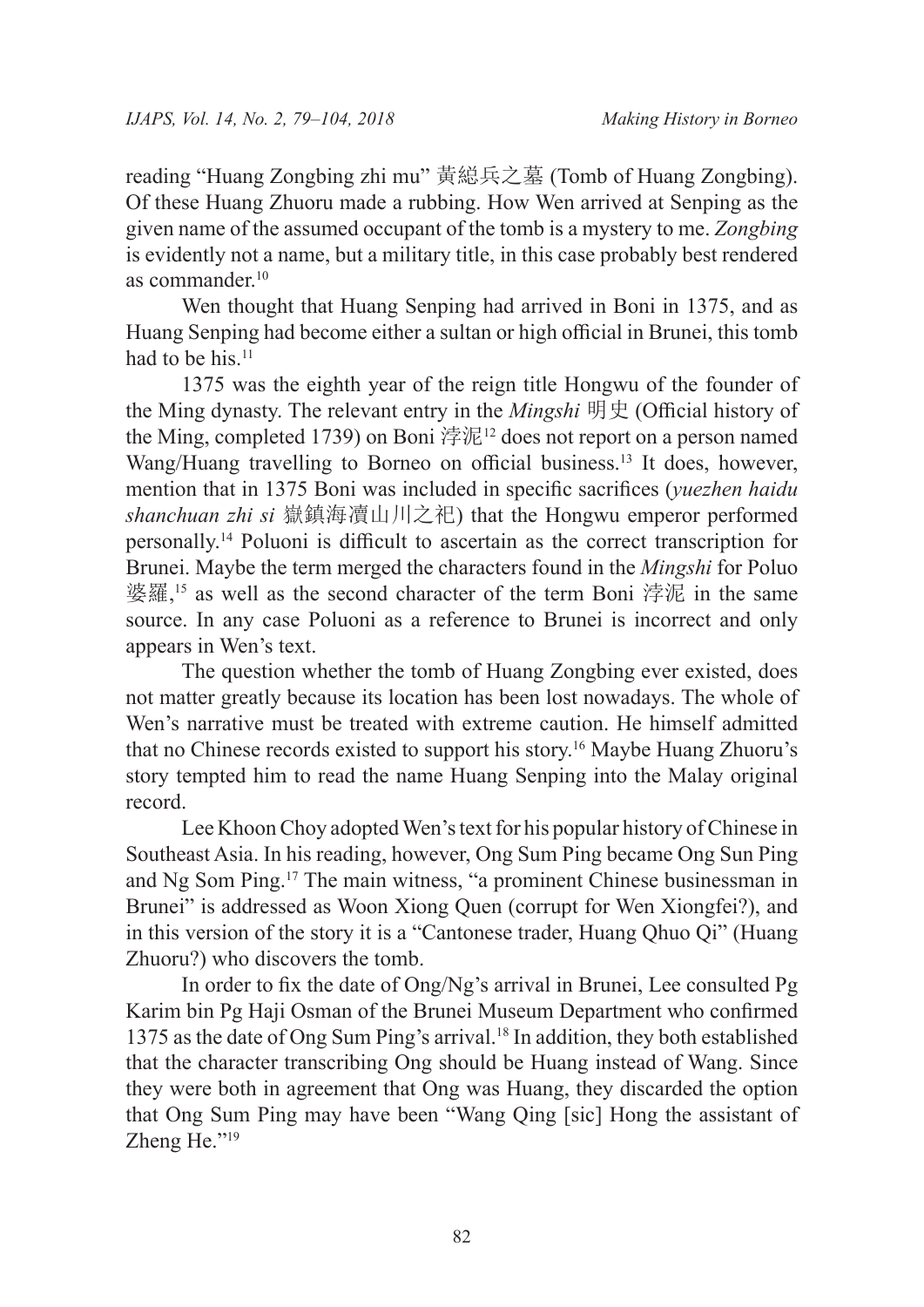Wen Xongfei also included a short account of the founding of a Chinese province controlled by the Yuan dynasty. His source was a travel writer whom he referred to as S. B. Gould and his book as "History of Sarawak." He cautioned against accepting this account as historically documented because the Yuan records made no mention of this. Instead he pointed out that it was based on local legends. The actual authors of the book with the title *A History of Sarawak under Its Two White Rajahs 1839–1908* were S. Baring-Gould and C. A. Bampfylde.<sup>20</sup> This account reverberates without being acknowledged in Hughes-Hallet's work.<sup>21</sup>

Already in 1922 Ivor Evans had had serious doubts about a Chinese origin of the word Kinabatangan and he similarly judged the alleged Chinese annexation of Sabah to be a mere legend.22 Evans called on more knowledgeable people on the subject of Dusun linguistics and based upon the replies he received (and published in his book) was confirmed in his refutation of large scale linguistic Chinese influence on the Dusun language. In 1926 Staal remarked that the "Dusun" language contained no Chinese elements,<sup>23</sup> so the myth of a Chinese origin of some of the ethnic groups in northern Borneo should have been laid to rest by that time already. While Hughes-Hallet may be excused on accounts of the non-availability of Evans' and Staal's research to him, it is deplorable that they so far have not had any impact on the statesponsored history-writing agencies in Brunei.<sup>24</sup>

As to accounts of a Chinese administration of northern Borneo, Hugh Low reports that according to local legends in Sarawak, Brunei emerged from an original Chinese settlement. Low rightfully, in the absence of documentation as well as the very low number of Chinese present during his time, discarded this idea. Interestingly, he also remarked that no copy of the genealogy of the sultans of Brunei survived at the time of writing in 1848.<sup>25</sup> A contemporary of Low, Gueritz noticed that tools used by the people in north Borneo were superior to those used by other groups. He reported that the origin of the tools was Chinese who "at some remote period thickly populated North Borneo."<sup>26</sup> He did not further specify the source of these assumptions, but most likely they reflect the same stories that other writers recorded as local traditions.

Low in his work referred to Thomas Forrest who during his expedition to New Guinea (1774–1776) also spent some in Maguindanao in May 1775. Forrest received his information through a local informant who was the brother of the reigning sultan. The document Forrest consequently cited appears to have been a family record of the Maguindanao sultans.<sup>27</sup> The first of these was a "Serif Alli" who hailed from Mecca. The text says that "Bonsoo," who had succeeded his grandfather as ruler of Sulu, was related to the rulers of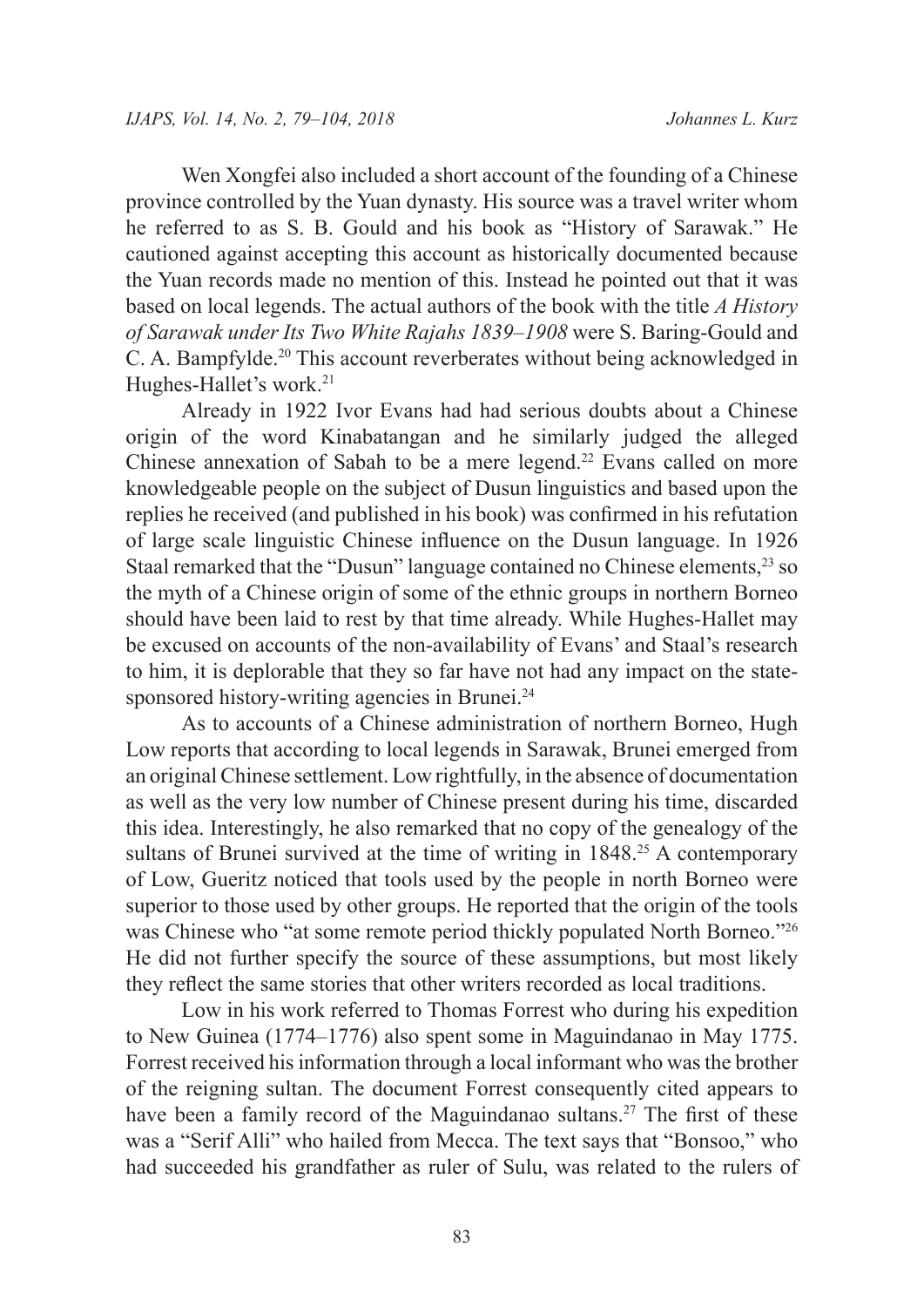Borneo "which family came also from Mecca, and the head of it was brother to Serif Alli." It is noteworthy that no Chinese appear in this text, and that the relationship between Sulu and Borneo rulers is credited to a brother of the first Maguindanao sultan. The timeframe is much later than that accepted currently in Brunei, namely the late sixteenth century.

Spenser St. John referred to Forrest's account as well as to the *Silsilah Raja-raja Brunei*. He suggested that the genealogy "support[ed] the tradition current among the Sulus that a Chinese empire once existed in Borneo." He came to the conclusion that the assumption lacked any factual foundation. The text of the genealogy was in the possession of one of the advisers of the sultan, and judging from St. John's, was very similar to MS A.28 Ong Sum Ping did not feature in that version of the genealogy.

In 1815 John Hunt told a story he had heard from the sultan of Magindanao, though he relegated most of what local people had to say to "fables" that could hardly be trusted. In the sultan's story "the Chinese Emperor Songtiping" occupied all the ports in northern Borneo in 1375. His daughter then married "Sherif Alli" in Magindanao or thereabouts.29 Since Hunt "partly cited from memory," it is quite likely that he misrepresented the name of the "Chinese emperor."30

It is possible that Songtiping is referring to Ong Sum Ping, but this is not very likely and cannot be demonstrated to be the case. The last Song emperor Huaizong 懷宗, personal name Zhao Bing 趙昺, is also known as Song Di Bing 宋帝昺 (r. 1272–1279), but in the context, the year 1375, the reference to him makes no sense. The only Chinese emperor active in 1375 was the Hongwu Emperor. Sherif Ali most probably refers to the legendary Sharif Ali—who in Brunei presently is considered the fourth ruler of Brunei  $(r. 1425-1432)$  whereas in the Magindanao account he became a sultan there in the early sixteenth century. In the Brunei version Sherif Alli married the daughter of the second sultan Ahmad who had no sons in the early fourteenth century, and hence climbed the throne after the death of his father-in-law.<sup>31</sup> Logan remarked that after Songtiping all rulers had Malay names and thus the Chinese chief had not "established a Chinese dynasty" in Brunei.<sup>32</sup>

A third version relating to Chinese settlement in north Borneo was noted in passing by Alexander Dalrymple, but he did not give the name of the Chinese person who took control of Borneo.<sup>33</sup> Dalrymple further on in his description of Sulu, referred to a legend by the Idaan (Idahan) of North Borneo. Dalrymple explained that their story of being descendants of Chinese had "little foundation in truth." He presented the Idaan<sup>34</sup> legend of the gem taken from a "snake" on Mt Kinabalu by a big force from China that succeeded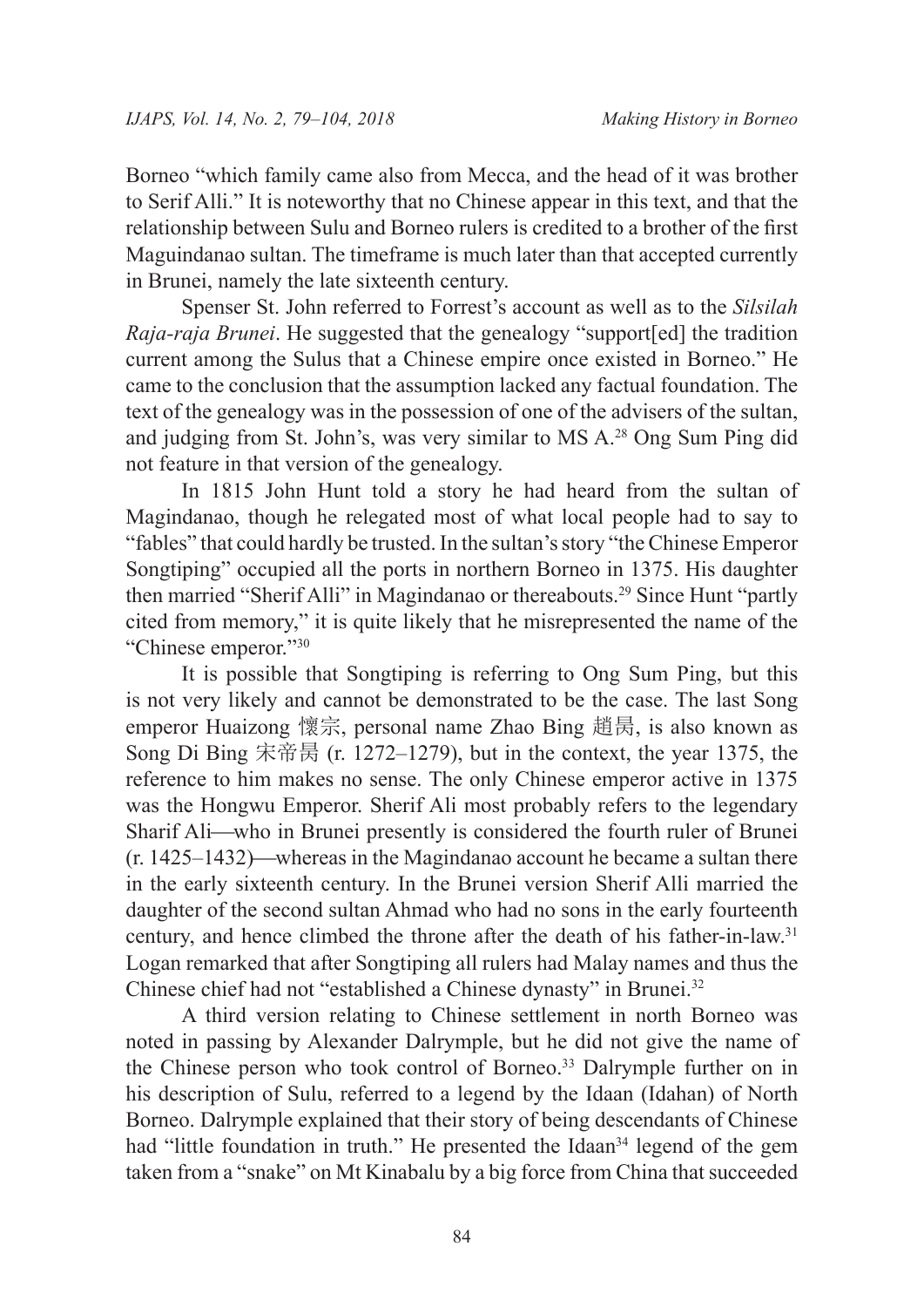in stealing it, but in the end the Chinese were overcome be the angry guardian of the treasure.35 There is no mention of specific Chinese, but the description serves as an explanation for the presence of the Chinese in North Borneo.<sup>36</sup>

Though the accounts from Sarawak, Maguindanao and Sulu are not strictly identical, they share quite a lot of similarities with the genealogy of the Brunei sultans. On the one hand, the latter is the most elaborate version because it gives names and relationships of the major actors. On the other hand, it is apparent that the Brunei version is not unique, but rests on folk lore traditions shared by people in northern Borneo and the southern Philippines.

Nicholl in 1980 came up with an even earlier date for the existence of a Chinese province in Sabah. After he had identified a geological formation recorded in an Arabic text, he concluded that this would be the west coast of Sabah conquered by the Chinese before 835. The Chinese force sent "would have been comparatively small" and when they were left alone "melted into the local Kadazan population and disappeared." Traces of the presumed Chinese settlement were surviving in local legends, but otherwise the "Chinese colony has disappeared."37

Why Nicholl constructed this narrative when as he himself admitted in the text it was a legend, is difficult to understand. Based solely on translations of Arabic accounts, Nicholl did not even once refer to a Chinese source that would have supported his assumptions. Prior to Nicholl, Y. L. Lee referred to the "existence of Chinese states in Borneo, or at least of Chinese rulers during that period [15th century]" and claimed that there existed "Chinese records" that reported on these states or rulers.<sup>38</sup> Such "Chinese records" do not exist.

A few years later Nicholl modified the story of Chinese settlers in Sabah in the ninth century and replaced them with Central Asian Turks who had arrived as Chinese mercenaries there in the late thirteenth century. Nicholl explained that the Central Asian Turks still lived in Sabah in the first half of the fourteenth century. The evidence in the *Yuanshi* 元史 (Official history of the Yuan) notwithstanding that described a campaign against Java in 1292,<sup>39</sup> Nicholl insisted on an entry in the work of Odoric of Pordenone to report a Borneo attack in that year.<sup>40</sup> In his imaginative version of events the mercenaries had been cut off and left behind in Sabah. In an article published one year later, he revisited his account of a Tang conquest of Sabah that he said was occupied by the Chinese from "800-c. 830."41 The primary Chinese official historical sources for that period, the *Jiu Tang shu* 舊唐書 (completed in 945) by Liu Xu 劉昫 and the *Xin Tang shu* 新唐書 (1060) by Ouyang Xiu 歐陽修, contain no information about Chinese soldiers or colonists dispatched to Borneo by the imperial court. Given the lack of evidence for any of Nicholl's claims, we can safely discard them and confine them to the realm of fiction.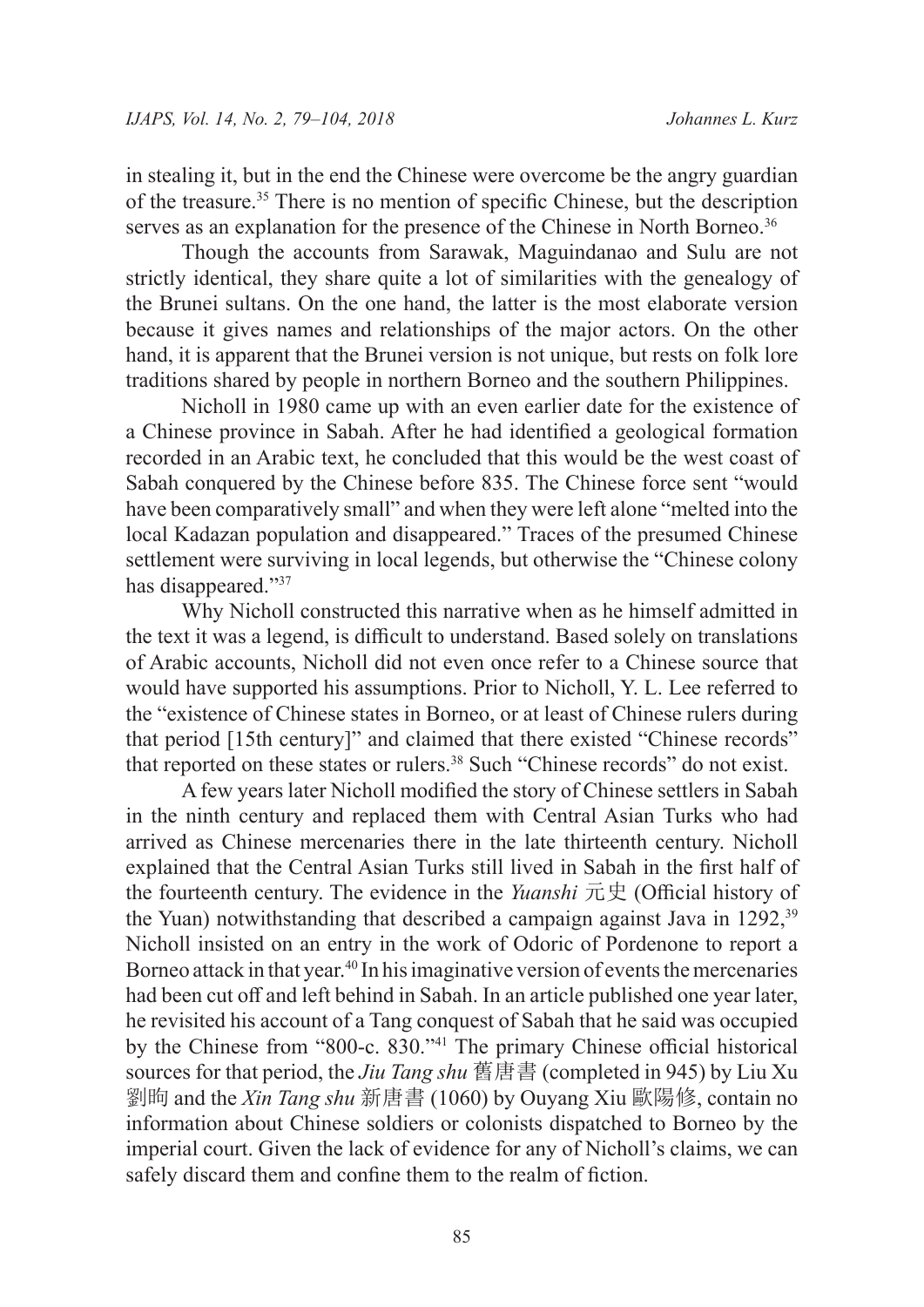# **HUANG JINGCHU** 黃競初 **AND THE** *HUAQIAO MINGREN GUSHILU* 華僑名人故事錄 **(RECORD OF STORIES ABOUT WELL-KNOWN OVERSEAS CHINESE PEOPLE) (1940)**

In Huang Jingchu's account of Chinese immigrants to north Borneo Zhuo Mou 卓謀, a Hakka and erstwhile follower of the Song loyalist Wen Tianxiang 文天祥 (1236–1283) took centre stage. Zhuo managed to escape capture by the victorious Mongols in 1279 and moved to Borneo where he established a state in the north of the island.42 The fictional episode has been included in Lo Jungpang's posthumously published book on the Chinese navy from the twelfth to the fourteenth centuries.<sup>43</sup> Huang ascertained the veracity of the incredible story by providing his personal eye-witness account: "When I travelled to the north coast of Borneo, I often came across ruins of fortifications in Chinese style, and I learnt that these were remnants of the time of Zhuo's rule."

In the preceding paragraph, he had described a conflict between the local people and the Chinese and how Zhuo had defeated indigenous resistance by means of building fortresses. Huang Jingchu did not divulge the name of the guide who told him of the provenance of the alleged Chinese ruins nor did he provide information on their exact location. Huang perhaps learnt about Zhuo only when he was in Borneo and therefore recorded a legend told by local people.

Huang Jingchu furthermore talked about a person addressed as Poluo wang 婆羅王 (king of Borneo).<sup>44</sup> From the contents it is possible to identify the Poluo 婆羅/Wenlai 汶萊 entry in the *Mingshi* as the main source for this anecdote. Geoff Wade has demonstrated that this *Mingshi* entry does not talk about Brunei.45 The only new element in Huang Jingchu's narrative is that the anonymous man from Fujian in the *Mingshi* entry is given a vague royal title "mou jia" 某甲 ("something *jia*"). This title is not mentioned in the original *Mingshi* text. The composite character of the text highlighted by Wade is evident in the following paragraph (quoting Wade's translation): "During the Wan-li reign (1573–1619), a person from Fujian ruled here as king. Some say that Zheng He went as an envoy to Po-luo and was followed by people from Fujian." The reference to a Chinese ruler in the Wanli period derives from the entry on Wenlai in the *Dong Xi yang kao* 東西洋考 that dates to 1617, hence the very late Wanli reign. The *Mingshi* compilers in the first half of the eighteenth century copied the text from the *Dong Xi yang kao*. The *Dong Xi yang kao* explained that "the present king" had come with Zheng He to Wenlai and had settled there. The "present king" could not have been the one ruling in 1617, because he would have easily far older than two hundred years.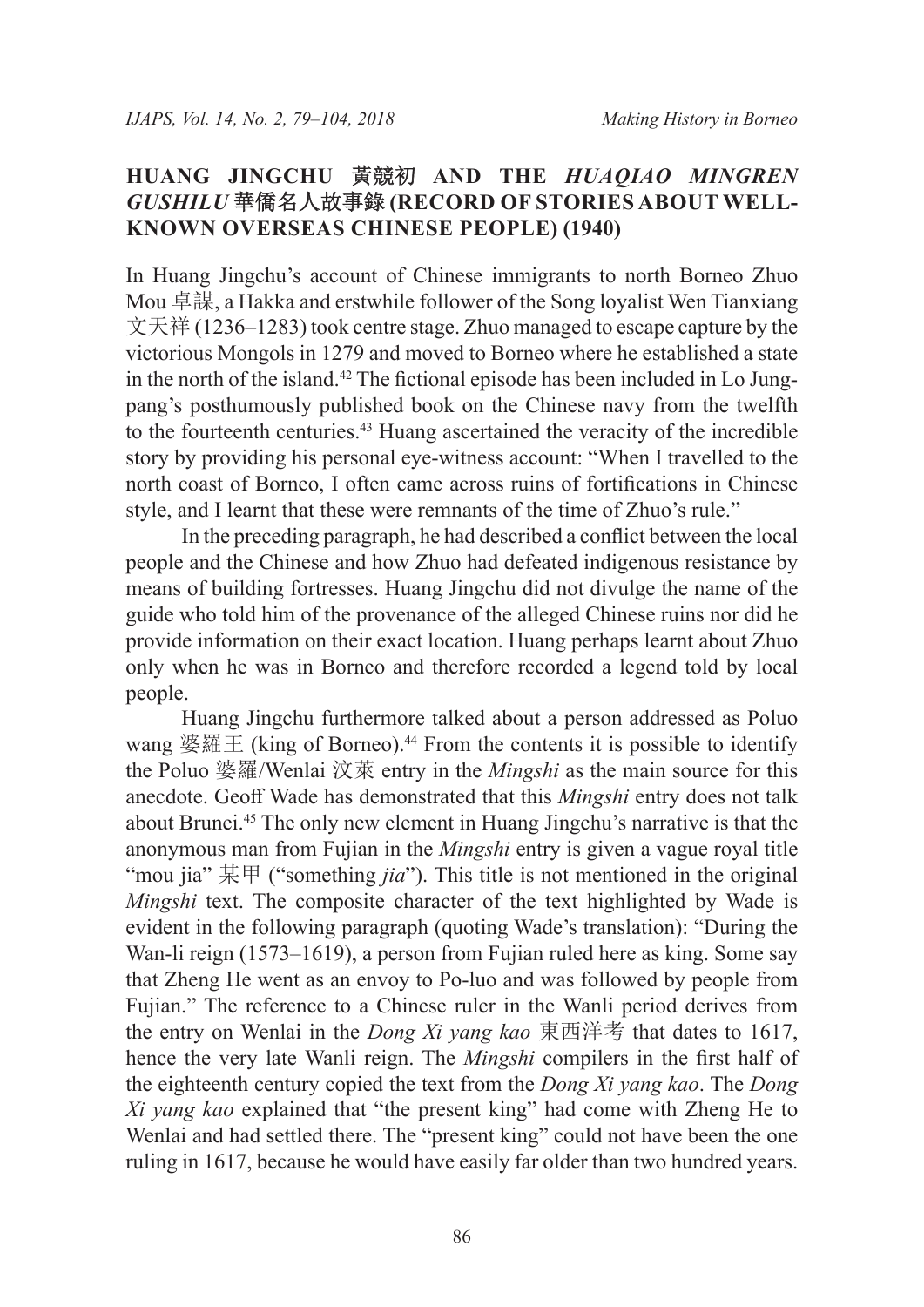We may understand this passage to mean that since the Zheng He voyages between 1406–1433 local rulers had been Chinese. Interestingly, authors intent on demonstrating early China-Brunei relations like to point to a visit by Zheng He or his fleet.<sup>46</sup> It is obvious that this visit has been derived either from the *Dong Xi yang kao* entry<sup>47</sup> or its consequent inclusion in the *Mingshi* text. The problem is that by accepting the Poluo/Wenlai text in the *Mingshi*, one confirms Chinese rulers in Brunei since the early fifteenth century who had continued to rule until the early seventeenth century. Authors frequently refer to the *Mingshi* entry on Boni as an early account of the state, but this entry does not mention Zheng He once. To cut him from the Poluo/Wenlai entry and paste him into the Boni account that allegedly does describe an early Brunei, is inaccurate and wrong. Unless of course, one admits that the royal house of "Brunei" for at least two hundred years was Chinese. In that case, however, the *Mingshi* entry on Boni has to be discarded as a description of an early Brunei.

# **HUANG YAO** 黃堯 **AND THE** *MA XING HUAREN ZHI* 馬星華人志 **(HISTORY OF THE CHINESE IN MALAYSIA AND SINGAPORE) (1967)**

In an article on the history of North Borneo, Pan Xianreng 潘先仍 wrote: "Records report that Ahmad, the younger brother of Sultan Mohammad, married the daughter of Wang Sanping  $\pm \equiv \mp$  (Ong Sun Ping), a Chinese commander (*zhongguo zongbing* 中国总兵), and later Ahmad ascended the throne as the second sultan." Pan in an accompanying footnote remarked on the differing versions of the royal genealogy (*wangshi shixi shu* 王室世系 书).48

Huang Yao, author of the *Ma Xing huaren zhi* 馬星華人志, 49 may have had access to Pan's article. Huang's book is not strictly a historical text. In the chapter on Sabah (Shaba 沙芭), Huang turned to the genealogy of the Brunei royal family and introduced Wang Kong and "Wang Sum Ping" whom he represented with the characters 王剛 (Wang Gang) and 王三品 (Wang Sanpin), respectively.

Huang cited the relevant entry from Wen Xiongfei's book, but rendered Huang Senping as Huang Shengping 黃昇平 and declared that Huang and Wang possessed an identical pronunciation. As for the variant degrees of familial relationship he made the valid point that the exact relationships did not matter, but that Chinese were featuring prominently in the early royal family of Brunei. As to the reason why Wang Sanpin was in Sabah he explained: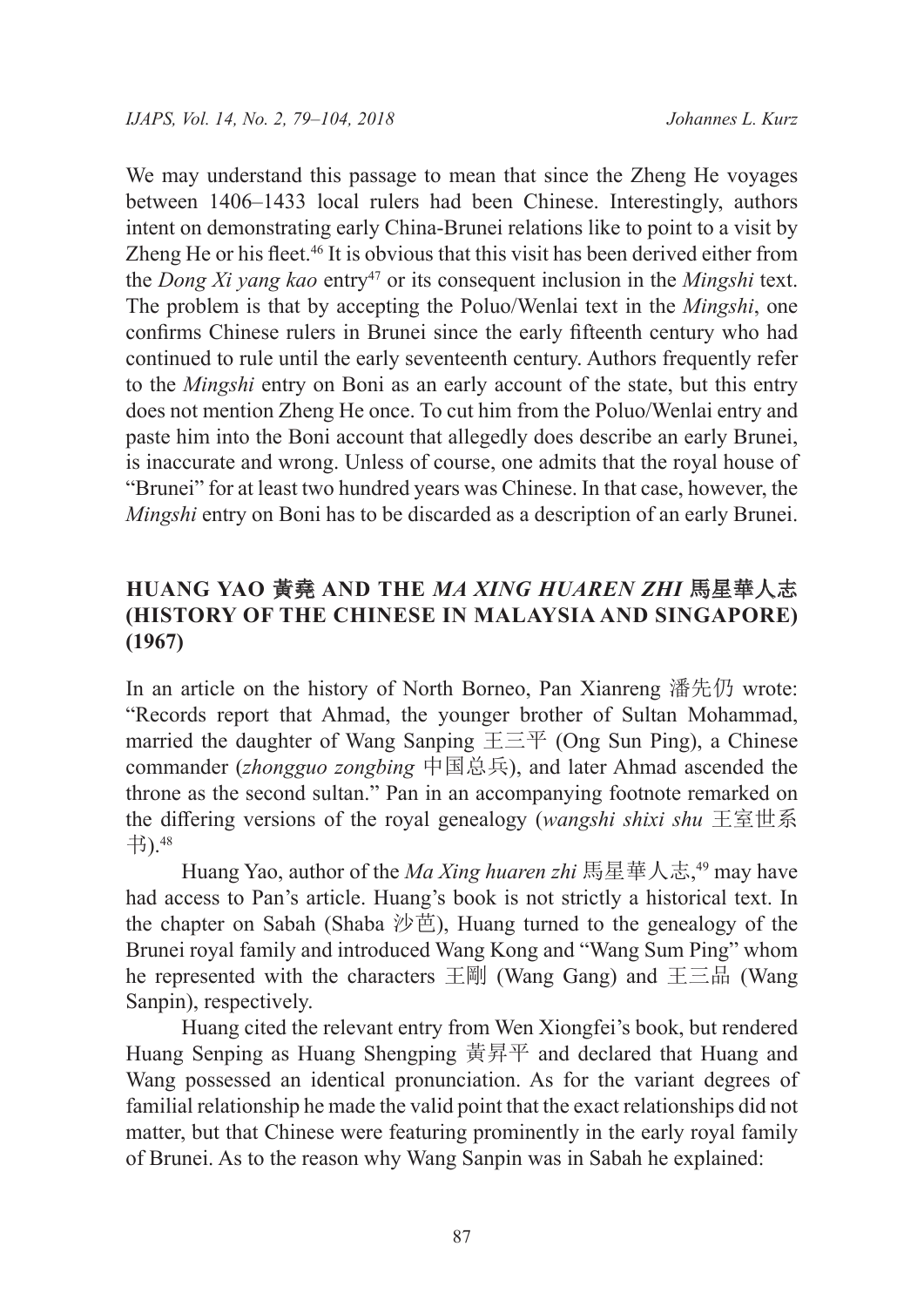Wang Sanpin arrived in North Borneo (Bei Poluozhou 北婆儸洲) in the twenty-ninth year of the Zhiyuan era of the Yuan dynasty, that is the year 1292 AD. Since emperor Shizu of the Yuan (r. 1260–1294) had dispatched troops to attack faraway places, he once established a provisional province (*xing sheng* 行省) in North Borneo. In addition, in order to exercise power over the Sulu archipelago, he dispatched a commander-in-chief (*zongdu* 總督) whose official position may well have been that of *zongbing* 縂兵. His name was Ong Sum-ping for which the transliteration is Huang Shengping; or Wang Sum-ping for which the transliteration is Wang Sanpin. The old tomb of Huang Zongbing is definitely his, and if his family name was Ong, in that case his family name was Huang without a doubt.<sup>50</sup>

*Xingsheng* as an administrative term refers to a branch secretariat. Hucker explains that it may also be encountered as a reference to an overseer in the Yuan dynasty.51 I chose the present translation in the context of the very short existence of this alleged part of the Chinese empire. *Zongdu* is used anachronistically by Huang Yao for this is a title used in the Ming; in the Qing the title identified a Governor-general, and maybe that is what Huang had in mind.52 Huang claimed that the genealogies of the Sulu sultans (*Sulu wangshi jiapu* 蘇祿王室家譜) also recorded Wang Sanpin or Huang Shengping.53 What he cited in Chinese translation is more or less a text similar to the MS B of the *Silsilah Raja-raja Brunei*, so I suspect that he adopted the Sulu genealogy from Wen Xiongfei. The existing genealogies of the Sulu sultans do not report on a prominent Chinese man. Rita Tuban in her study of the genealogy of Sulu sultans ("Sulu salsilah") used a version dating from the early twentieth century. Chinese do not figure in that text.54 Neither do the *tarsilahs* of Sulu sultans that Cesar Adib Majul scrutinised mention any Chinese involvement.<sup>55</sup> According to Majul the genealogies report that the earliest Muslim preachers arrived in the company of Chinese traders who are not further identified by name.56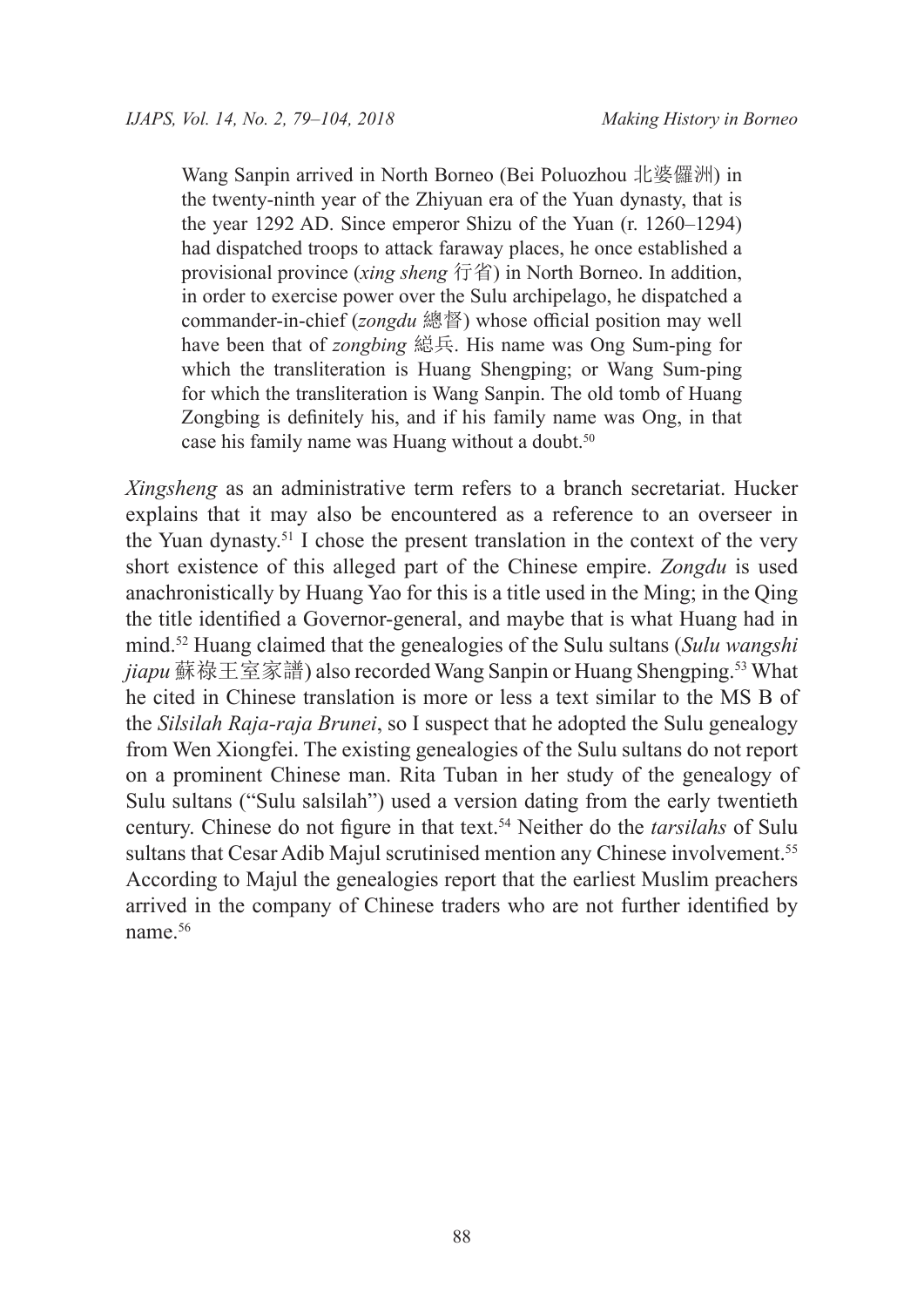*IJAPS, Vol. 14, No. 2, 79–104, 2018 Johannes L. Kurz*

## **Chen Liefu** 陳烈甫 **and the** *Dongnanya huaqiao, huaren, huayi* 東南亞華僑華人華裔 **(Ethnic Chinese and their descendants in Southeast Asia) (1979)**

Chen Liefu told the following story:

According to Western historical works, the Yuan dynasty of China controlled the Southern Ocean, and emperor Shizu had dispatched troops on a distant journey to Brunei (1292, the 29th year of the Zhiyuan era). He sent an official to take charge of them whose name was Wang Sanpin  $\pm \equiv \pm \frac{\Box}{\Box \Pi}$  and consequently Chinese went there in large numbers. The sultan of that place (Sultan Mohamed) gave his only daughter in marriage to Wang Sanpin, and their son inherited the throne as sultan (Sultan Akhmed). Therefore, the royal family of Brunei has close blood ties to China. The highest mountain in Sabah is called the Mountain of the Chinese Widow 中國寡婦山 (*Zhongguo guafu shan*) (also called Sacred Mountain), and the name of the longest river there is China River 中國河 (*Zhongguo he*), and this is also sufficient as proof that China and that place had early relations.<sup>57</sup>

This text is a good example how misconceptions are being perpetuated. The "Western history books" referred to is the Baring-Gould and Bampfylde text that Wen Xiongfei had consulted in 1929. From that text Chen copied the fabricated idea that Kublai Khan sent troops to Borneo in 1292, as well as the Chinese origin for the designations of both Mt. Kinabalu and the Kinabatangan River.58 The name of the official, Wang Sanpin, Chen added from Huang Yao's text from 1967. Chen did not once refer to original first-hand sources to underline the veracity of his narrative.

# **Wang Jinghong** 王景弘 **(also**宏**) (?–1434) in the History of Brunei**

Nicholl complicated things in a text that has never been published, but nevertheless has circulated as a manuscript in Brunei. Though Nicholl accepted that Zheng He never set foot on Borneo, in order to explain the origins of Ong Sum Ping he invented another seafarer he addressed as Wong Soon Peng,<sup>59</sup> but without Chinese characters.<sup>60</sup>

Nicholl may or may not have been influenced by Harrison who had earlier suggested a connection between Zheng He's voyages and the appearance of Ong Sum Ping in the "chronicles" of Brunei.61 Nicholl certainly has to be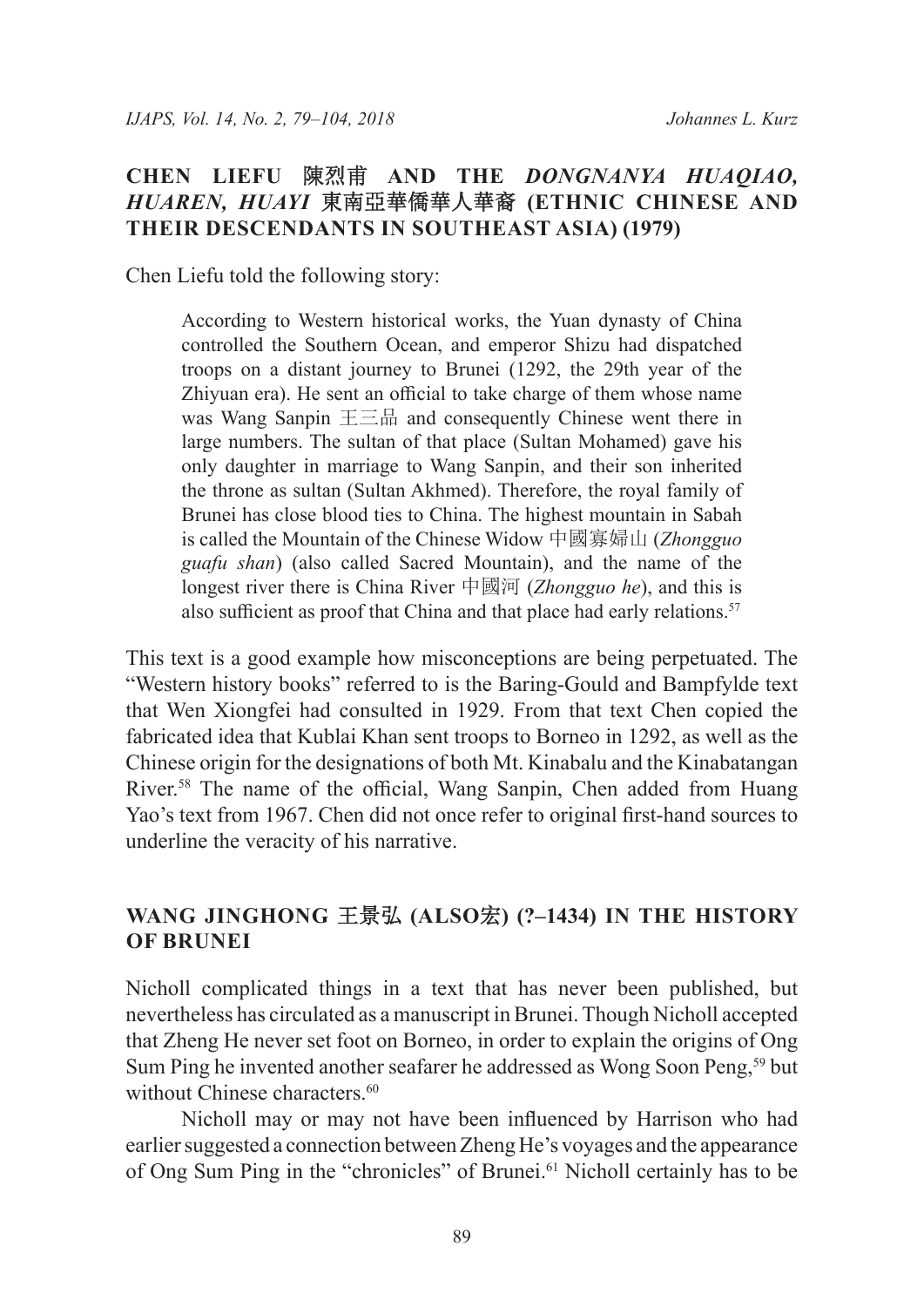credited for putting Brunei on the historical map, but is similarly notorious for engineering quite a lot of details that cannot be verified as facts. The above is one of those instances. Sura Wangsa is his rendition of Xiawang 遐旺 who was the son of the Boni chieftain Manarejiana, who visited Nanjing in 1408.<sup>62</sup> "Admiral Wong Soon Peng" must be a figment of Nicholl's imagination, as this person is not listed in the Chinese sources. Is it possible that Nicholl engaged the services of a Cantonese speaker to transcribe the characters for "Huang Zongbing"? The transcription of the family name and the title would explain why he thought this person to have been an admiral. Assuming that Nicholl understood this admiral to belong to the group of eunuchs having been sent out by the Yongle emperor, it is near impossible to believe that he would have married a Bruneian princess.<sup>63</sup> There is no reason to accept Nicholl's statement about this admiral's exploits, because they did not exist. Nicholl had no clue as to the transformation of his Wong Soon Peng into Ong Sum Ping and hence did not explain it.

Wu Zongyu also ventured into guessing that one detachment of Zheng He's fleet led by Wang Jinghong<sup>64</sup> visited Borneo. He suggested that Wang Jinghong as a commander had the fitting title *zongbing* and henceforth would have been "Wang Zhong [sic] Bing."

As to Wen Xiongfei's description of Huang Zongbing's tomb he declared that it was difficult to decide, whether it belonged to an actual person or if it was merely a symbolic tomb. He did not question the existence of the tomb per se.65

In an attempt to reconcile the Malay records as presented by Low and Sweeney with the Chinese records for which he consulted Groeneveldt's translation of the *Mingshi* entry on Boni,<sup>66</sup> Jamil Al-Sufri discussed the idea that Manarejiana, the Boni chieftain in 1408, had been Ong Sum Ping.67 He discarded that idea consequently, but why he brought it up in the first place, must remain a mystery. Paradoxically Abdul Latif in 1996 re-visited the Manarejiana/Ong Sum Ping complex. He suggested that "Ong Sum Peng's [sic] son (or another relative of Chinese origin) was the most likely candidate for Ma-na-re-ka-na."68 Because of his assumed Chinese heritage he "could not seek a better place than China to endorse his legitimacy, and his visit to China can be seen as an attempt to consolidate his rule through recognition by emperor Yong-lo […]."69

The Chinese sources do not address the ruler of Boni as Chinese. If we disregard the wrong dedication of the particular *Mingshi* entry on Poluo/ Wenlai, the man from Fujian who established a royal family was not Ong Sum Ping either.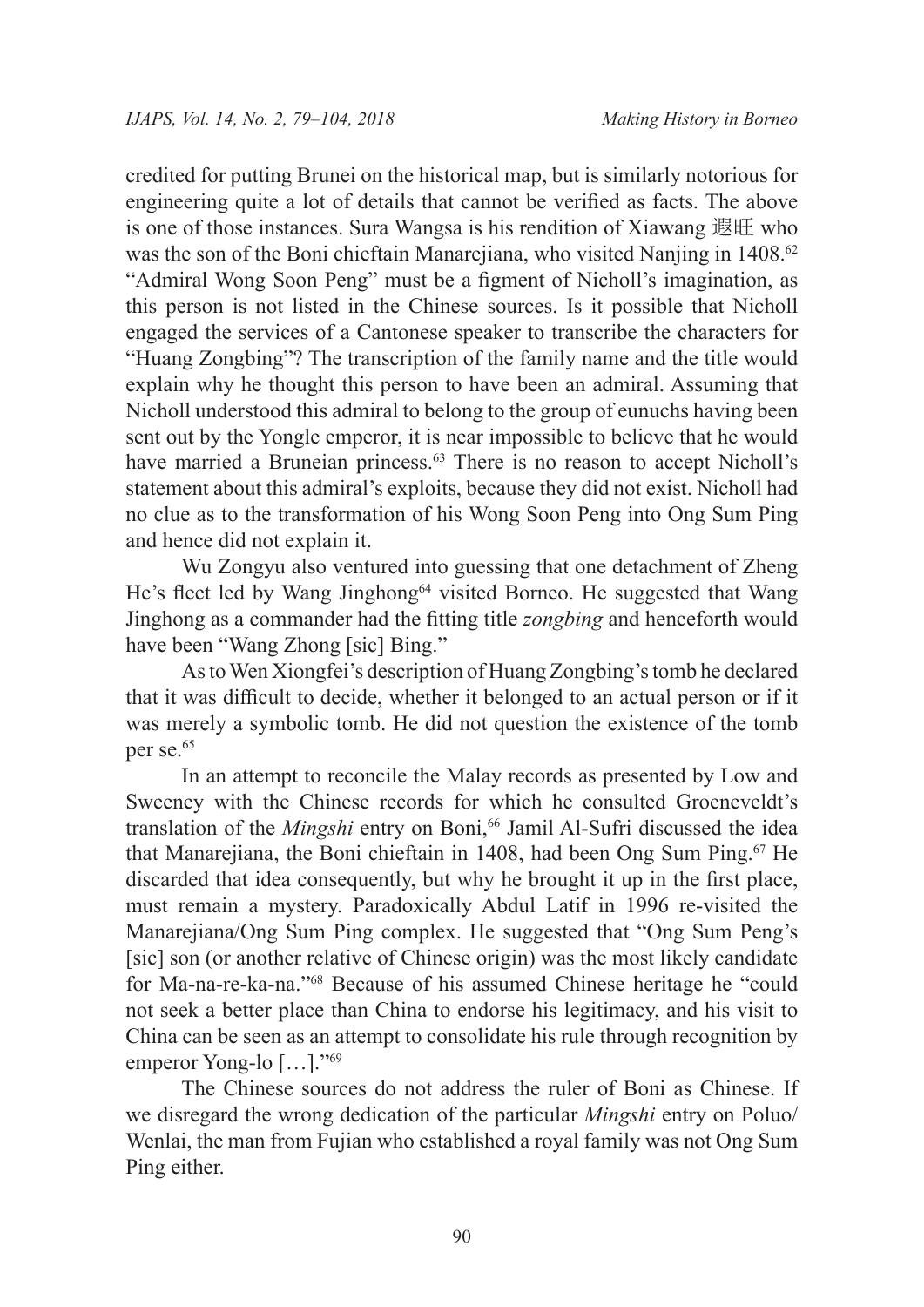It should be noted though, that in a text of 1371 describing a mission from the Ming court to Borneo (Boni) in 1370, a close adviser of the Boni chieftain Mahemosha 馬合謨沙 appears to have been Chinese judging from his name Wang Zongshu 王宗恕.<sup>70</sup> Nothing further is known about this man. Given that scholars lacking competence in Chinese generally neglect transcriptions for the alleged Ong Sum Ping, it is not surprising no one has ventured to identify Wang Zongshu with Ong Sum Ping. Being Chinese, serving the ruler, and being there at the right time in the 1370s, he certainly would figure well as a prime suspect for the character of Ong Sum Ping.

Liu Youping 刘佑平, author of a volume dealing with the history of the Huang surname in China, gives yet another narrative that reads as follows:<sup>71</sup>

At around the start of the fourteenth century, that is the later years of the Yuan dynasty, Huang Senping (Wong Chun Ping), an unsuccessful official of the Yuan dynasty, was appointed envoy for Poluo 婆罗国 (modern Brunei). After his arrival in Poluo, old gentleman Huang was reluctant to leave and did not return, so he settled in Poluo to become a prominent Chinese. Later, Huang Senping because of his unique talent to win the affection of the local ethnic Chinese, became the leader of the Chinese in Brunei. Even later, Huang Senping became the ruler of Poluo, serving as governor of Kinabatangan, commander and sultan which means that in effect he became king… After Huang Senping had passed, he was buried in Brunei. His sons and grand-children remained there and their descendants became very well-known. According to the historical records, Huang Senping had a daughter who was given in marriage to Akhmed, the second sultan of Boni (Bruni, modern Brunei), in the eight year of the Hongwu era of the Ming (1375). After Akhmed's death, Huang Senping's daughter succeeded to the throne and became king of Brunei. From then on, the succession of Brunei kings was passed on through the female lineage. After the death of the née Huang, the queen of Boni, the throne passed to the daughter that had been born to her and Ahmad. This second female king of Boni married a chieftain Ali (Sharif Ali), an Arab who had come to Brunei. Until this century more than twenty Brunei kings have succeeded each other, and they are all direct descendants of the female offspring of Huang Senping. Therefore, the royal family of Brunei throughout history has revered Huang Senping as its ancestor and until today there exists a so-called Huang Zongbing tomb in Brunei which has always received ceremonies of repair by the royal family of Brunei.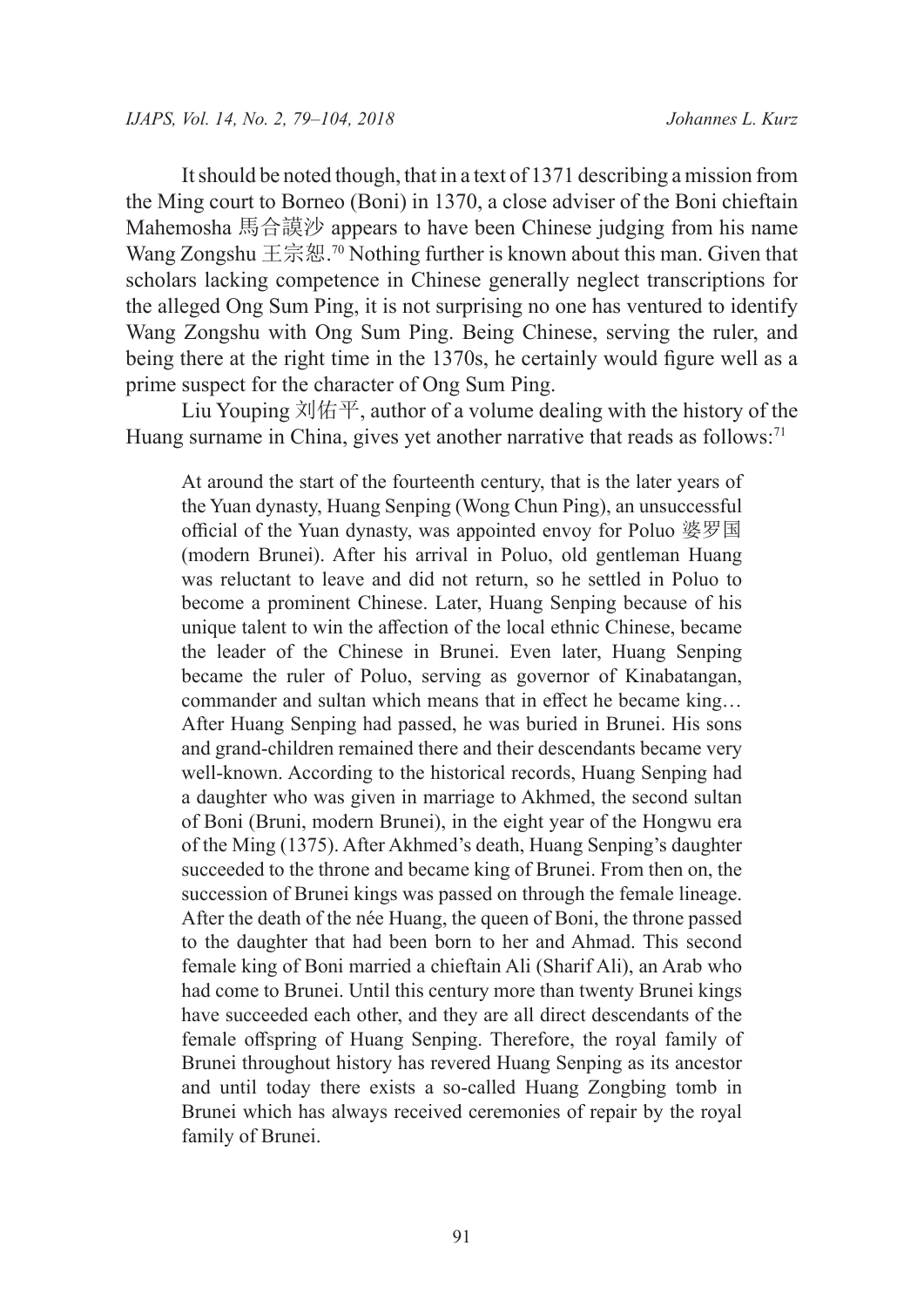The commentary by the creator of the Brunei section on Huang family website, Huang Baoxin 黄宝新, is naturally very critical of Liu Youping's narrative because Huang wants to claim Ong Sum Ping for his own family. If one accepts Liu Youping's account and the present royal genealogy, then indeed the sultans of Brunei have much to thank Ong Sum Ping's sister and her daughter for. The *Mingshi* entry on Boni remarks that when the Boni king died during the Wanli period (1573–1619), he left no successor. A struggle for the throne ensued that cost most of the contenders their lives and as a consequence the daughter of the late king ascended the throne. She had a Chinese advisor by the name of Zhang 張 who hailed from Zhangzhou 漳州 in Fujian. When he was accused of treachery by his own daughter, he committed suicide, but upon an examination of the case it was found that his daughter was mentally instable and had made up her father's treason.<sup>72</sup> However, it appears that this piece of information like the remainder of the entry is not dealing with Boni, but rather with Pattani (Dani 大泥).<sup>73</sup> Although Brunei historians are generally open to include pieces of information, they so far have not inserted this queen into the royal genealogy. The fact that the queen was a Patani ruler may be one reason for her rejection as a Brunei ruler. Another reason could be that her acceptance as a ruler would undermine the royal genealogy of male Muslim rulers that is otherwise and to a large degree based on the same *Mingshi* entry.

### **MODERN BRUNEI WRITERS**

Jamil Al-Sufri presented a highly interesting rendition of the story which was based on a number of components that had not been constructed in this way before.74

For the date of Ong's arrival in Brunei, Jamil Al-Sufri referred to Wen Xiongfei. The second piece of information concerning the marriage between Ong's younger sister and Brunei's second sultan, he explained further in a footnote: "It is not known who made him [Ong] chief in Kinabatangan. Most probably being of Royal Chinese Blood [sic], he became Chief of the Chinese settlers in Kinabatangan."<sup>75</sup>

Local scholars usually without further linguistic evidence repeat the assumption that the names Kinabatangan and Mount Kinabalu have Chinese origins.76 In that vein Jamil Al-Sufri in the footnote to the last sentence promoted Ong from a mere chief to a "Chinese King from Chinabatangan."77 He claimed that the story of Ong Sum Ping and his brother "Ong Kang" was told in a similar fashion in the "Tarsilah Raja-Raja Suluk" (Genealogy of the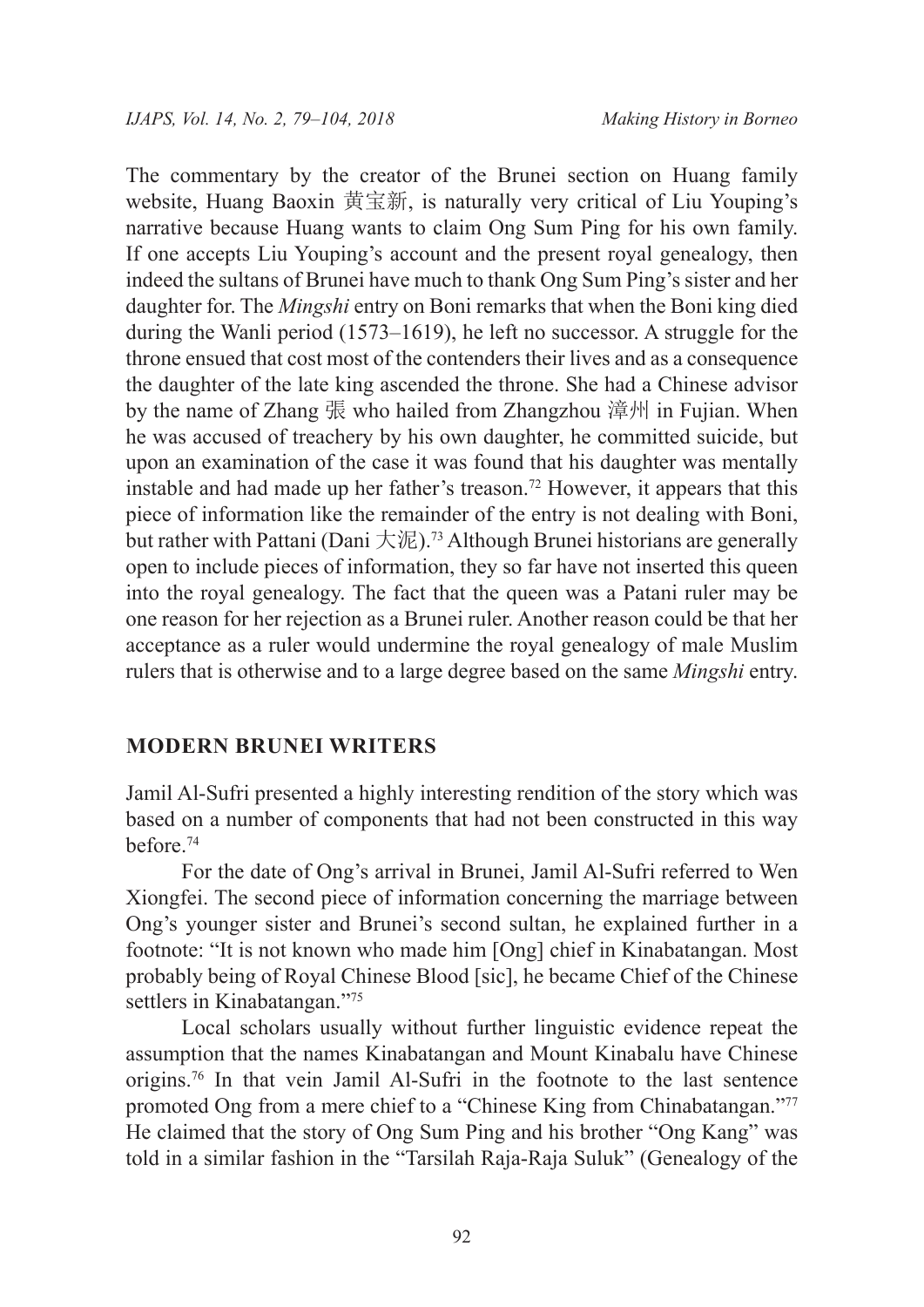Sultans of Sulu(?)), and referred the reader again to Wen Xiongfei.<sup>78</sup> It appears that Jamil had not understood Wen's Sulu genealogy to be Low's essay on the genealogy of the Brunei sultans. The family relationship between Ong Sum Ping and Ong Kang is not attested to by the *Silsilah Raja-raja Brunei*.

Calculating the respective ages of Ong Sum Ping and Manarejiana in 1408 (53 and 28), Jamil Al-Sufri concluded that the two were two different persons. The name of the princess he derived from the reading of another version of the genealogy of the Brunei sultans which does very clearly not relate to the two established MS. The part that interests us here reads in Jamil's translation:79 "… The third was a daughter named Puteri Mengindera Dewi who was married to a Chinese King." Jamil Al-Sufri assumed that the Ong Sum Ping from MS B would have been that "Chinese King" as no personal name is given. Ampuan Haji Brahim explained that the correct name of the lady, Puteri Ratna Dewi, derived from the genealogy inscribed on stone (*Batu Tarsilah*).<sup>80</sup> Both Jamil and Ampuan Haji Brahim noticed the differences in the status of Ong Sum Ping in the versions of the genealogy, but did not go further than stating them. According to Ampuan Haji Brahim Ong Sum Ping had a sister "Princess Kinabatangan" who "married Pengiran Patih Berbai (later Sultan Ahmad)." In this instance, the family of Ong Sum Ping is increased in size by a sister with a title. The *Silsilah Raja-raja Brunei* does not specify that relationship. The title of the princess is a short title for the entry in MS A of the *Silsilah Rajaraja Brunei* which talks of a Chinese princess from Kinabatangan. According to Jamil this princess was not only from China, but she was also a sister of the emperor of China.81 As the Boni chieftain Mahemosha in the *Mingshi* is assumed to have been Brunei's first sultan Mohammed Shah (r. 1368–1402), $82$ Ong Sum Ping in that reading would be a brother of the Hongwu emperor (r. 1368–1398) of the Ming dynasty. That is rather impossible.

Since Ong is either referring to the family names Huang  $\ddot{\equiv}$  or Wang  $\pm$ , Ong could not have been related to the Ming founder (r. 1368–1398) whose family name was Zhu  $\#$ , nor to any of the rulers of the Mongol Yuan dynasty (1279–1368) either. The family name of the Mongol rulers was Borjigin (Chinese transcription: 孛兒只斤). If indeed Ong had been related to either the Yuan emperor (in 1292) or the Ming emperor (in 1375), it would have been through a female relative. Therefore, we need to look at the consorts of both Kublai Khan and the Hongwu Emperor with the family names Huang and Wang. None of the consorts of Kublai Khan fulfill the required criteria as they were all non-Han females.<sup>83</sup> None of the four consorts of the Hongwu emperor had the surname Huang or Wang.<sup>84</sup> The possibility that Ong Sum Ping was related through a consort of lesser rank not recorded in the official histories of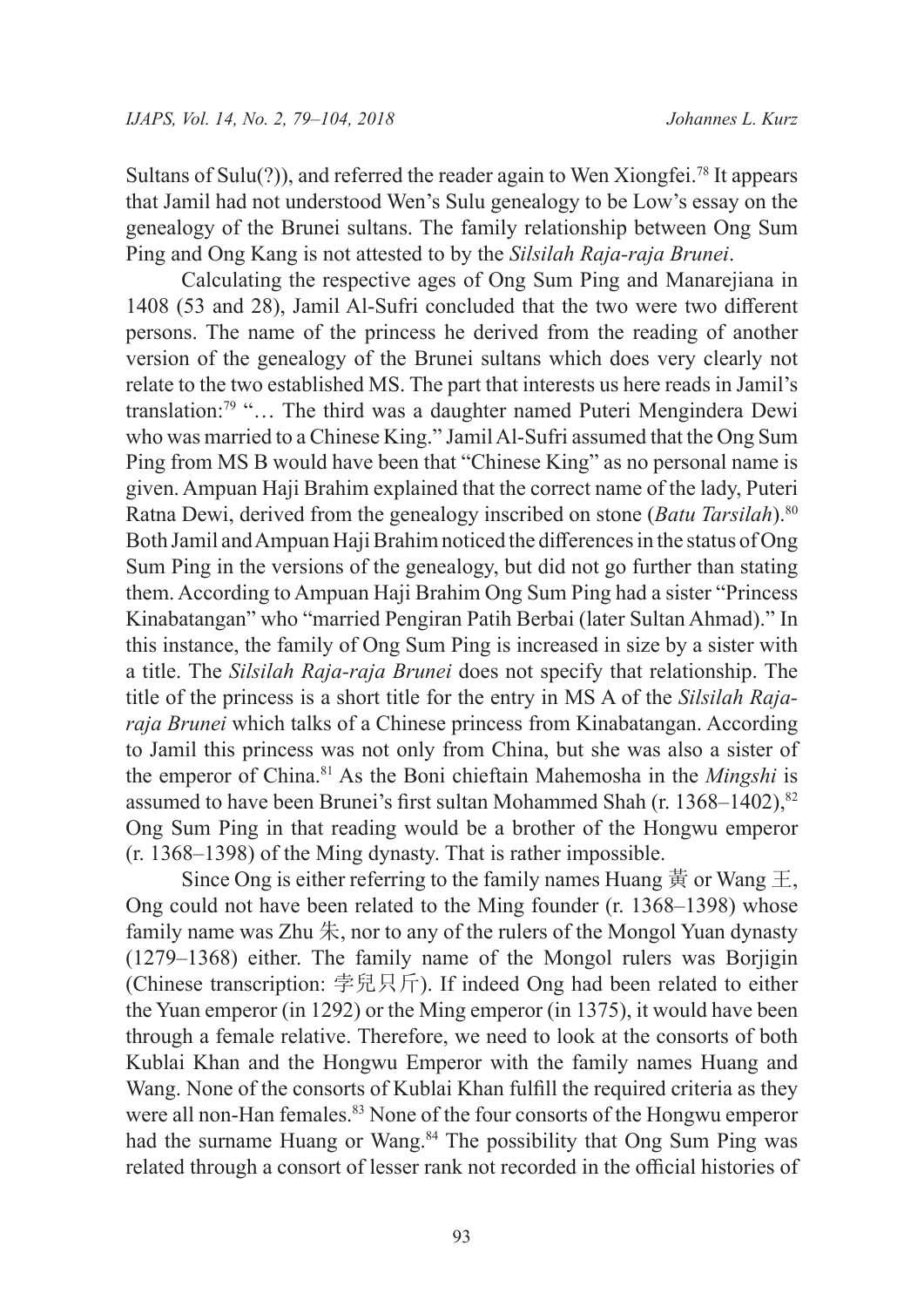the Yuan and Ming may exist, but is minimal. Hence the whole construction of family ties between Ong Sum Ping and the Chinese imperial family lacks any solid evidential basis.

Despite these apparent inconsistencies the Brunei History Centre published a genealogy that reported a marriage between Puteri Ratna Dewi with Ong Sum Ping, "a relative of the Chinese emperor."<sup>85</sup> Jamil Al-Sufri explains that Ong's wedding occurred in 1390 and refers to Chinese sources. The only Chinese source found in his text for this part of early Brunei history is Wen Xiongfei's text that does not provide a date for the alleged wedding.<sup>86</sup>

The *Boxer Codex* mentions a Chinese connection between the first ruler named Sultan Yuso of "Borney" through marriage to a Chinese princess.<sup>87</sup> The transmission history of the *Boxer Codex*, compiled probably at the end of the sixteenth century in Manila, is somewhat obscure, but specialists assume that it is a genuine article. The passage here would constitute a local and most likely oral tradition.<sup>88</sup> For Jamil Al-Sufri sultan Yuso was an Arab from Aden and a relative of the alleged third Brunei sultan Sharif Ali. This sultan Yuso furthermore visited China from Aden with a fleet upon an invitation that Zheng He had submitted to him in 1405.89 Zheng He previously had also visited Brunei according to Jamil Al-Sufri. We can safely discard these allegations, because Zheng He visited Aden only on his fifth voyage from 1417–1419 and never set foot in Brunei.

Close attention must be paid to the identification of Manarejiana with sultan Abdul Majid Hasan. The *Mingshi* says that little Xiawang who was about four years old succeeded his father as ruler after the latter's death in 1408 and was also accepted as such by the Chinese. Xiawang is not listed in the officially accepted succession of Brunei sultans.

Local writers understand the relevant *Mingshi* entry as dealing with a Muslim sultan from Brunei,<sup>90</sup> under the assumption that Boni referred to Brunei, and not to Borneo in general.<sup>91</sup> Abdul Majid Hasan is a relative newcomer in the royal Brunei genealogy, as he was only inserted in the late twentieth century into the succession of Brunei sultans.<sup>92</sup> The reason for this ambiguous treatment was that his name did not appear in the Genealogical Tablet (*Batu Tarsilah*) from 1807.93

There was no real need to include Manarejiana as either the second or the third sultan, other than here was a chieftain from Borneo recorded in Chinese sources, whereas the other early sultans were legendary. Nicholl suggested that Mahemosha, the Boni chieftain's name in the *Mingshi*, was a transcription for Maha Moksha and thus ascribed a Buddhist background to the ruler whom he firmly planted in Brunei. To Nicholl, Manarejiana or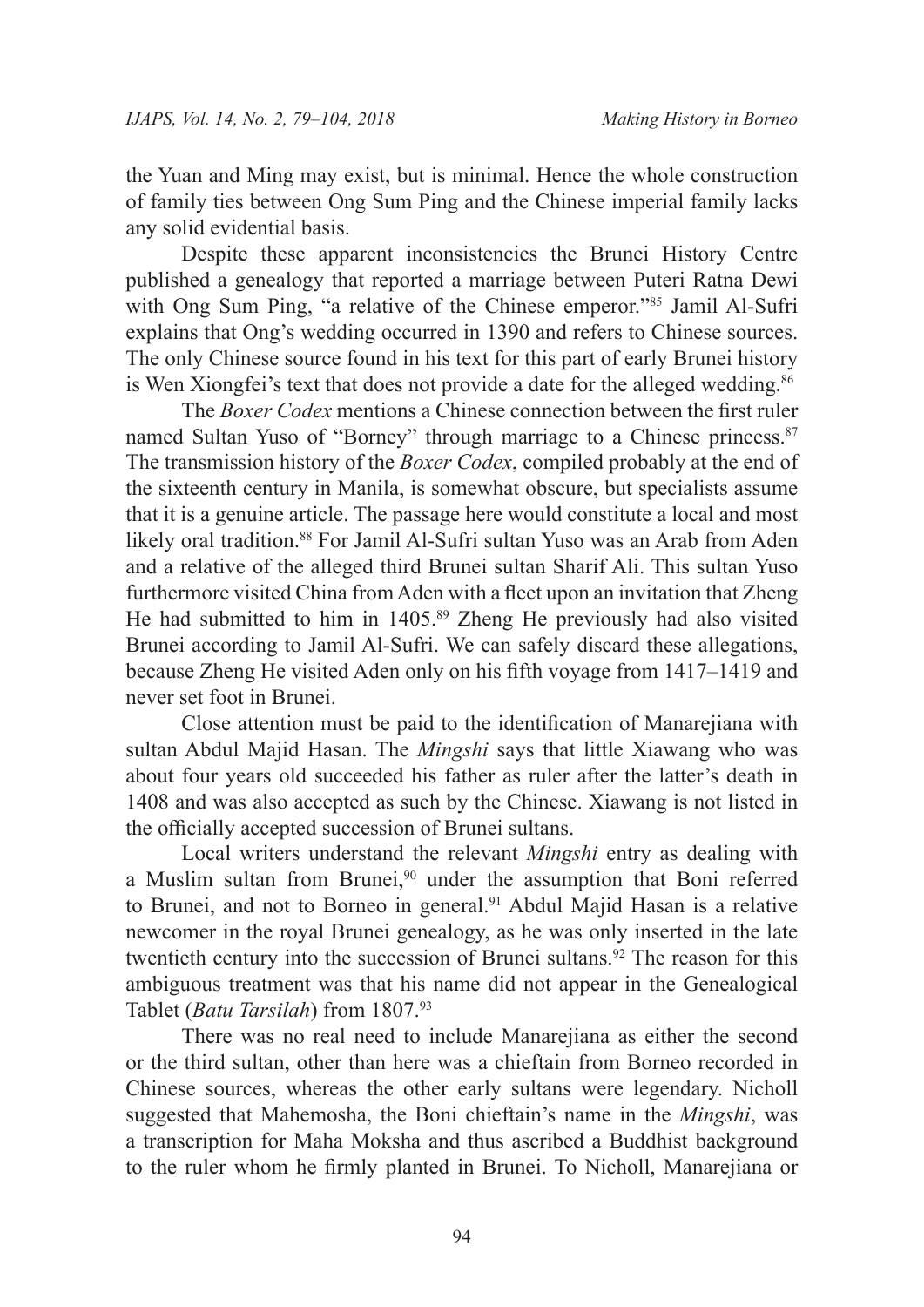Maharaja Karna was either "the grandson or nephew" of Maha Moksha, and hence a non-Muslim.<sup>94</sup> Nicholl derived the reading "Maharaja Karna" from a list of Brunei titles contained in Donald E. Brown's monograph.<sup>95</sup> The question remains whether the use of Malay royalty titles listed in a twentieth century work to identify—most likely—indigenous names in Chinese texts from the fourteenth and seventeenth centuries is permissible. The modern title Maharaja Karna is not of high-rank, and Nicholl never submitted an explanation why in the early fifteenth century it would denote the personal name of a ruler. The relevant Chinese sources from the early Ming dynasty do not link Mahemosha and Manarejiana, nor do they report on the religious affiliations of the two men.

# **CONCLUSION**

The appearance of Ong Sum Ping in the genealogy of the Brunei sultans most likely reflects oral local lore concerning the presence of Chinese who not necessarily would have made it to Boni in the late fourteenth or early fifteenth century. It is more viable that Chinese immigrated at a time when Borneo was better known as a place to trade in.<sup>96</sup> The characters of Ong Sum Ping and Ong Kong/Wang Kong in the royal genealogies are fictional, so the search for Ong Sum Ping is futile. It does not make much sense to link the genealogy of Brunei sultans from the nineteenth century to the Chinese records of Boni from the early Song dynasty to the early Ming dynasty.

No textual nor archaeological evidence exists for Chinese presence in the form of a colony or province in north Borneo in the late Tang or the late Yuan dynasties. This does not preclude the possibility of Chinese settlers in the region, but it shows that there were no official efforts to colonise parts or all of north Borneo during the relevant periods. The appearance of Ong Sum Ping in the genealogy is rather late and is reported for the first time only in Low's translation of the *Silsilah Raja-raja Brunei*. St. John in 1863 had no knowledge of Ong Sum Ping though he had consulted the then prevalent version of the genealogy.

Stories about an alleged Chinese province and a Chinese leader in Sabah circulating in a large area comprising northern Borneo with Sarawak and Sabah, as well as the southern Philippines, in Maguindanao and Sulu certainly made an impact on the compilation process of the more recent version of the genealogy. None of these traditions are grounded in historical reality nor are they reflected in the existing official and unofficial Chinese histories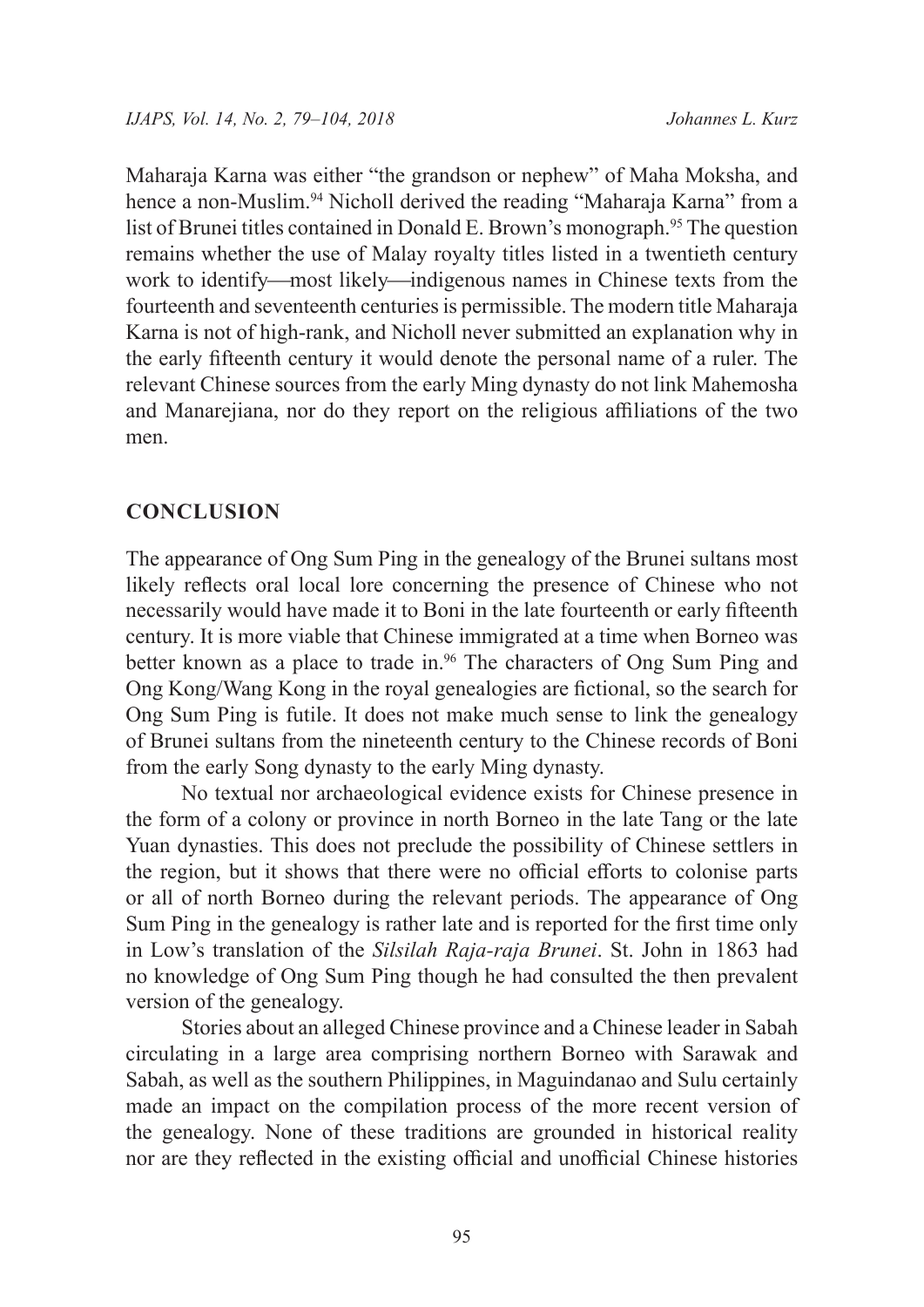from Yuan, Ming and Qing times. Indeed, only in the early twentieth century have Chinese authors become interested in the idea of Chinese presence in northern Borneo. These authors, like Wen Xiongfei for instance, intended to demonstrate a long history of Chinese settlement in northern Borneo. Some of these works drew on the legends reported in Western works. The Ong Sum Ping complex of narratives make the northern parts of Borneo home to permanent Chinese settlers since the fourteenth century. With the acceptance of the local legends Chinese were made part of the early groups of immigrants and were established as age-old dwellers, instead of newly-arrived sojourners.

### **NOTES**

- Johannes L. Kurz (PhD in Classical Chinese Studies, University of Heidelberg, 1993), after graduating worked as an assistant professor in the Institute of Oriental Studies at the University of Kiel, Germany. In 1998 he joined the History Department at Universiti Brunei Darussalam. He specialises in the history of China from the tenth to the eleventh centuries. He has published two books, the latest being *China's Southern Tang Dynasty 937–976* (Routledge, 2011) and a number of articles on this topic. In addition, he is interested in the relations between China and Southeast Asia and their descriptions in Chinese sources. A recent article on one of many aspects of this field has been published as "Pre-modern Chinese Sources in the National History of Brunei: The Case of Poli," in *Bijdragen tot de Taal-, Land- en Volkenkunde* 169 (2013): 213–243. Another area of interest is the depiction of the South China Sea in pre-modern Chinese sources and their interpretation by historians in China as well as in the West.
- 1 Sweeney, P. L. A., "Silsilah raja-raja Berunai," *Journal of the Malaysian Branch of the Royal Asiatic Society (JMBRAS)* Vol. 41, No. 2 (1968): 1–4.
- <sup>2</sup> Ibid, 11. The transcriptions for the names are Sweeney's. When not citing the transcriptions of other authors, I am addressing the person in question as Ong Sum Ping.
- 3 Ibid, 52.
- 4 Ibid, 53–54.
- <sup>5</sup> This is the version favoured by Denys Lombard and Henri Chambert-Loir who address the second sultan as "Sultan Ahmad (d'origine chinoise)." See their "Guide Archipel VIII: Le Sultanat de Brunei Darussalam," *Archipel* Vol. 39 (1990): 22. Donald E. Brown summarised the problems inherent in the Brunei royal genealogies in his *Brunei: The structure and history of a Bornean Malay Sultanate* (Brunei: Brunei Museum, 1970), 136. A similar summary is found in Graham Saunders, *A history of Brunei*, 2nd ed. (Abingdon: Routledge, 2002), 40 and 42.
- 6 Sweeney, "Silsilah," 52.
- 7 Low, H., "Selesilah (book of the descent) of the rajas of Brunei," *JMBRAS* Vol. 5 (1880): 2.
- 8 Wen, X., *Nanyang huaqiao tongshi* 南洋華僑通史 (Shanghai: Dongfang yinshuguan, 1929).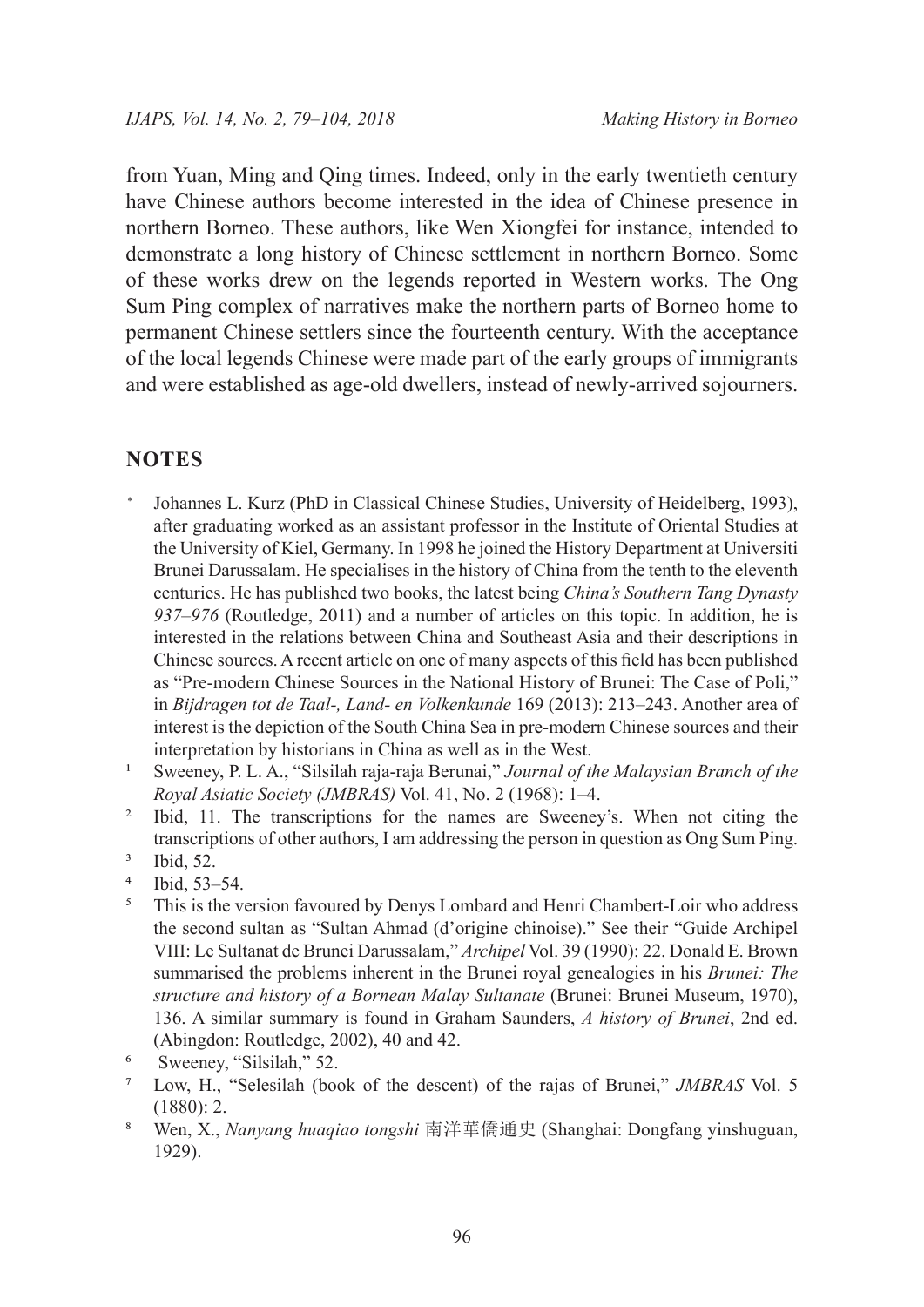- <sup>9</sup> The two relevant sultans ruling in the early twentieth century were Hashim Jalilul Alam Aqamaddin (r. 1185–1906) and Muhammad Jamalul Alam II (r. 1906-1924).
- 10 Regional commander is Hucker's translation of the term *zongbing guan* 總兵官 for this title in the Ming. See Charles O. Hucker, *A dictionary of official titles in Imperial China* (Stanford: Stanford University Press, 1985), entry 7146, 533.
- 11 Wen, *Nanyang huaqiao tongshi*, 64–66.
- 12 *Mingshi*, compiled by Zhang Tingyu 張廷玉 et al. (Beijing: Zhonghua shuju, 1974), 325.8411–8415.
- 13 See Zhang, T. 張廷玉 et al., *Mingshi* 明史 (Beijing: Zhonghua shuju, 1974), 2.30– 2.31.
- <sup>14</sup> See Kurz, J. L., "Boni in Chinese sources: Translations of relevant texts from the Song to the Qing Dynasties," *Nalanda-Sriwijaya Centre Working Paper* 4 (July 2011), 35.
- 15 *Mingshi*, 323.8378.
- <sup>16</sup> Note that Wang Qing  $\pm \vec{r}$  used Wen Xiongfei's text in his article on the historical relations between China and Brunei, but did not acknowledge Wen as his source of information. See his "Lidai Zhongguo yu Wenlai de youhao jiaowang" 历代中国与文 莱的友好交往, *Dongnanya* Vol. 2 (1998): 53–54. Wang referred to the tomb as Wang zongbing (zhi) mu 王总兵(之)墓 and addressed Wang as Wang Sanpin 王三品. Wang Qing probably copied this name from Huang Yao's work (see below) whom he similarly did not acknowledge.
- 17 Lee, K. C., *Golden Dragon and Purple Phoenix: The Chinese and their multi-ethnic descendants in Southeast Asia* (Singapore: World Scientific Publishing, 2013), 533 and 530 respectively. The transcription "Ong Sun Ping" is also found in Lin Yuanhui's 林远辉 and Zhang Yinglong's 张应龙 monograph on the history of ethnic Chinese in Singapore and Malaysia. They are, however, cautious to provide any Chinese characters, and merely explain that "some scholars" (*youde xuezhe* 有的学者) pointed out that the Huang Zongbing of the tomb was "Ong Sun Ping." See their *Xinjiapo Malaixiya huaqiaoshi* 新加坡马来西亚华侨史 (Guangzhou: Guangdong gaodeng jiaoyu chubanshe, 1991), 67. Their main source for Ong Sun Ping is Wen Xiongfei.
- <sup>18</sup> Lee refers to "The Philippine islands written by H. Clarke Company in 1903" as the source for another version of the Ong Sum Ping story, but he does not divulge where exactly that information is given. See Lee, *Golden dragon*, 530. The correct title of the immense work in fifty-five volumes is *The Philippine islands 1493–1898: Explorations by early navigators, descriptions of the islands and their peoples, their history and records of the Catholic missions, showing the political, economic, commercial and religious conditions of those islands from their earliest relations with European nations to the close of the nineteenth century*. Emma Helen Blair and James Alexander translated the original documents from various languages, and edited and annotated all the texts. The text was published from 1903 to 1911 by the Arthur H. Clarke Company in Cleveland Ohio. I have in vain searched for a mention on Ong Sum Ping in the online version of the complete text, but could not find any reference to him. The online (searchable) version can be accessed for free at http://philhist.pbworks.com/w/ page/16367055/ThePhilippineIslands (accessed 6 March 2017).

<sup>19</sup> Lee, *Golden Dragon*, 530–534.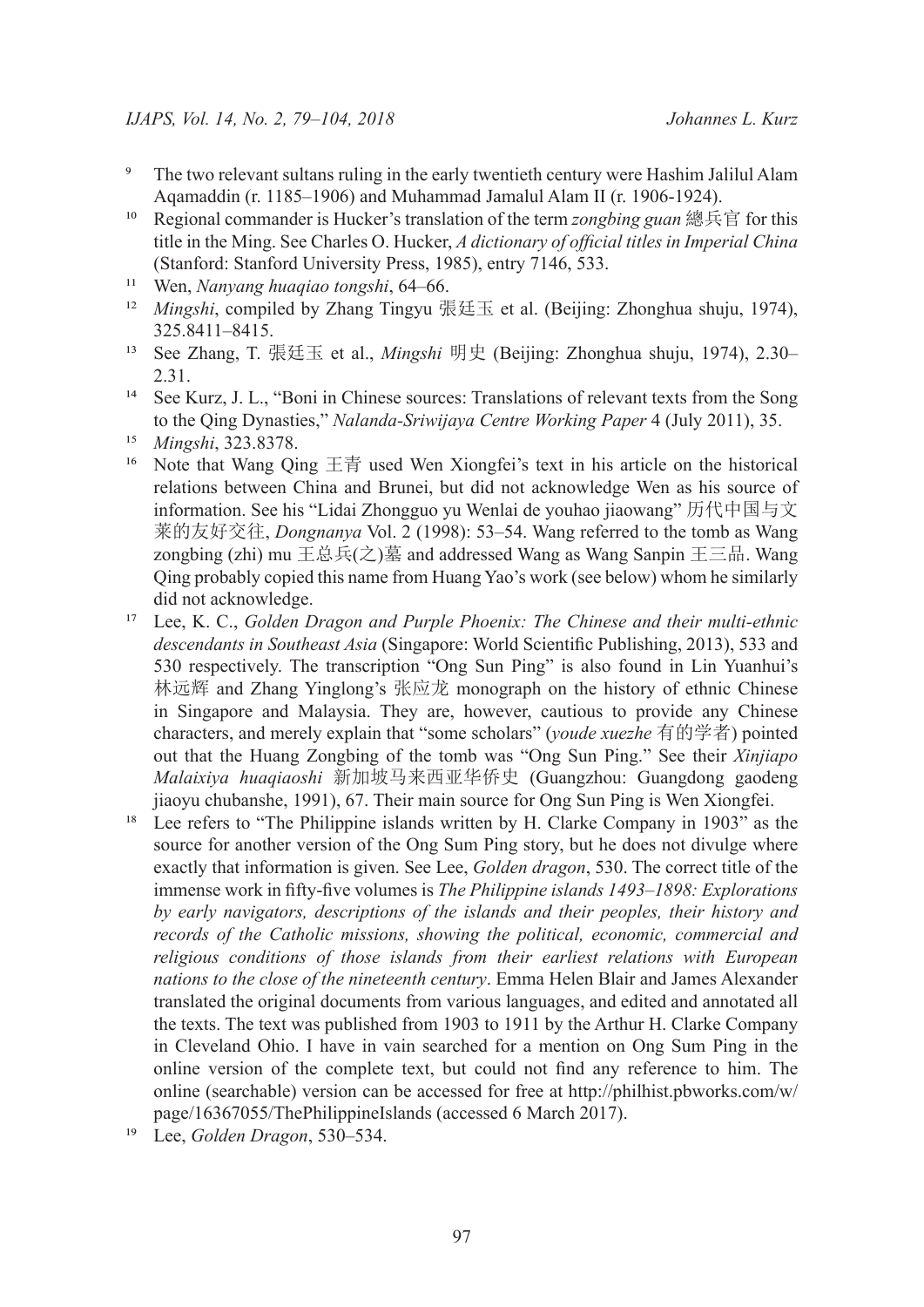- The relevant paragraph reads: "When Genghis Khan conquered China, and founded his mighty Mogul Empire (1206–1227), it is possible that he extended his rule over Borneo, where Chinese had already settled. Kublai Khan is said to have invaded Borneo with a large force in 1292; and that a Chinese province was subsequently established in northern Borneo, in which the Sulu Islands were included, is evidenced by Bruni and Sulu traditions." See S. Baring-Gould and C. A. Bampfylde, *A history of Sarawak under its two White Rajahs 1839–1908* (London: Henry Sotheran, 1909), 36–37. This paragraph does not inspire confidence in the historical knowledge of the writers, since Genghis Khan never conquered China and did not found the Moghul empire. These tasks were left to his sons and grandsons.
- <sup>21</sup> "Kublai Khan, the Mongol Conqueror, is known to have sent an expedition from China to the eastern archipelago in 1292. And it is more than probable that this was the origin of the Chinese colony in northern Borneo which is commemorated in the nomenclature of the Kinabatangan river and the mountain Kinabalu and which according to tradition provided Brunei with a ruler." See Hughes-Hallett, H. R., "A sketch of the history of Brunei," *JMBRAS* Vol. 18, No. 2 (1940): 24.
- 22 Ivor Evans, *Among primitive peoples in Borneo: A description of the habits and customs of the piratical head-hunters of North Borneo, with an account of interesting objects of prehistoric antiquity discovered in the island* (London: Seeley, 1922), 274–290. These pages form the highly informative chapter entitled "The Chinese in Borneo."
- 23 J. Staal, "The Dusuns of north Borneo: Their social life (continued)," *Anthropos* Vol. 21, No. 5–6 (1926): 940. For more surveys of indigenous languages in north Borneo see G. N. Appell, "The Dusun languages of northern Borneo: The Rungus Dusun and related problems," *Oceanic Linguistics* Vol. 7, No. 1 (1968): 1–15, and Robert Blust, "The greater north Borneo hypothesis," *Oceanic Linguistics* Vol. 49, No.1 (2010): 44–118.
- <sup>24</sup> One example of a non-Bruneian author to disregard linguistic evidence is Wan Kong Ann who as late as 2013 claimed that "In the local Malay language, Kina (Cina) means 'Chinese,' batangan means 'river,' and balu means 'widow.'" See "Examining the connection between ancient China and Borneo through Santubong archaeological sites," *Sino-Platonic Papers* 236 (2013): 7. Wan ignored the existence of indigenous languages and their references to geological and topographical features of their lands for the sake of the Malay language. The Brunei History Centre in its publications has stuck to the idea of a Chinese province in Sabah and disregarded the etymological evidence pointing to the contrary. This is even more regrettable in light of Robert Nicholl's article on early Brunei history in which he made this information available. See his "Some problems of Brunei chronology," *Journal of Southeast Asian Studies* Vol. 20, No. 2 (1989): 181– 182, fn. 57. The example goes to show that research published outside Brunei by non-Bruneians is easily ignored by officials employed by the Bruneian government.
- 25 Low, H., *Sarawak: Its inhabitants and productions, being notes during a residence in that country with His Excellency Mr. Brooke* (London: Richard Bentley, 1848), 94–96.
- 26 Gueritz, E. P., "British north Borneo," *JMBRAS* Vol. 14 (1884): 332 and 334.
- 27 Forrest, T., *A voyage to New Guinea and the Moluccas from Balambangan including an account of Magindano, Sooloo, and other islands* (Dublin, 1779), 215.
- 28 See his *Life in the forests in the Far East*, vol. 2 (London: Smith, Elder and Co., 1863), 832.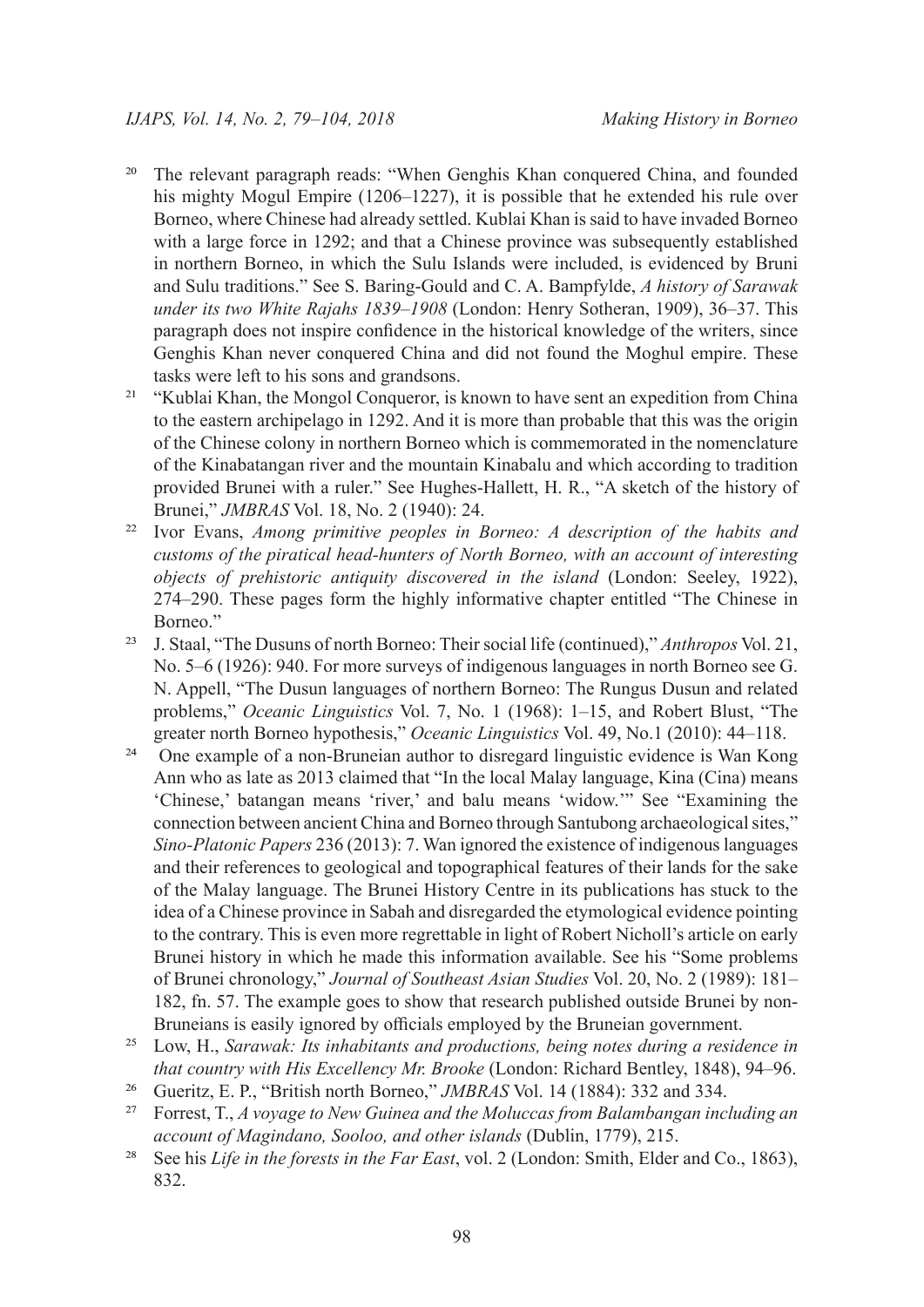- Hunt, J., "Some particulars relative to Sulo in the Archipelago of Felicia, collected partly from a parcel of shattered and torn memoranda, and partly cited from memory," in *Malayan miscellanies*, vol. 1 (Bencoolen: Sumatran Mission Press, 1820), 4–5. The report is dated to 17 December, 1815.
- <sup>30</sup> Charles Wilkes said he heard the same or very similar story, but it also possible that he merely quoted Hunt's text. See Charles Wilkes, *Narrative of the United States exploring expedition during the years 1838, 1839, 1840, 1841, 1842*, vol. 5 (Philadelphia: Lea and Blanchard, 1849), 349.
- <sup>31</sup> Sweeney, "Silsilah," 11 for MS A, and 54 for MS B.
- <sup>32</sup> Logan, J. R., "Notices of Chinese intercourse with Borneo proper prior to the establishment of Singapore in 1819," *Journal of the Indian Archipelago and Eastern Asia* Vol. 2 (1848): 611.
- 33 Dalrymple, A., "Essay towards an account of Sooloo," in *Oriental repertory* (London, 1791–1797), 540.
- <sup>34</sup> According to Appell, Idaan was the term with which Malays living in the coastal area of north Borneo addressed the non-Muslim indigenous people. See Appell, "Dusun languages," 1.
- <sup>35</sup> Dalrymple, "Sooloo," 558–559. Dalrymple remarks further that the first Chinese traders arrived in Sooloo during "Sahabodin's reign." See Dalrymple, "Sooloo," 577. This appears rather late, but may explain the absence of Chinese in the surviving genealogical texts from Sulu. Sahabodin most likely refers to the sultan addressed as Shahabud-Din (r. 1685–1710). Incidentally John Crawfurd believed that trade between Borneo and China was of "considerable antiquity," but that no written sources attested to the trade. He inferred the antiquity of the trade from the quantity of Chinese objects in use in Borneo as well as the adoption of Chinese weights and measures. See Crawfurd, J., *A descriptive dictionary of the Indian islands and adjacent countries* (London: Bradbury and Evans, 1856), 62.
- <sup>36</sup> The legend about the snake and the consequent Chinese occupation of north Borneo is retold in Owen Rutter, *British north Borneo: An account of its history, resources, and native tribes* (London: Constable and Co., 1922), 85–86.
- 37 Nicholl, "Brunei rediscovered: A survey of early times," *Brunei Museum Journal* Vol. 4, No. 4 (1980): 224. This article was published consequently under the same title in *Journal of Southeast Asian Studies* Vol. 14, No. 1 (1983): 32–45.
- 38 Lee, Y. L., "The Chinese in Sabah (North Borneo) (Die Chinesen in Sabah (Nordborneo))," *Erdkunde* Vol. 19, No. 4 (1965): 307.
- 39 Nicholl, "Brunei and Camphor," *Brunei Museum Journal* Vol. 7, No. 1 (1989): 14. The entry in the official history of the Yuan is found in Song Lian 宋濂 et al., *Yuanshi* (Beijing: Zhonghua shuju, 2005), 210.4665.
- 40 Nicholl, "Brunei and Camphor," *Brunei Museum Journal* Vol. 7, No. 1 (1989): 16. Nicholl explained that there was one "island of Clouds, Storms and Rain" that he said was the common Arabic reference to "the west coast of Sabah." This is not what the original French text has which describes three islands. See Gabriel Ferrand, *Relations de voyages et textes géographiques arabes, persans et turks relatifs à l'Extreme-Orient du 8e au 18e siècles; traduits, revus et annotés*, vol. 2 (Paris: Ernest Leroux, 1913), 375. Similarly, the reading of Odoric's text as a description of a conflict between the Yuan and Borneo is incorrect, since Odoric referred distinctly to the Yuan attack against Java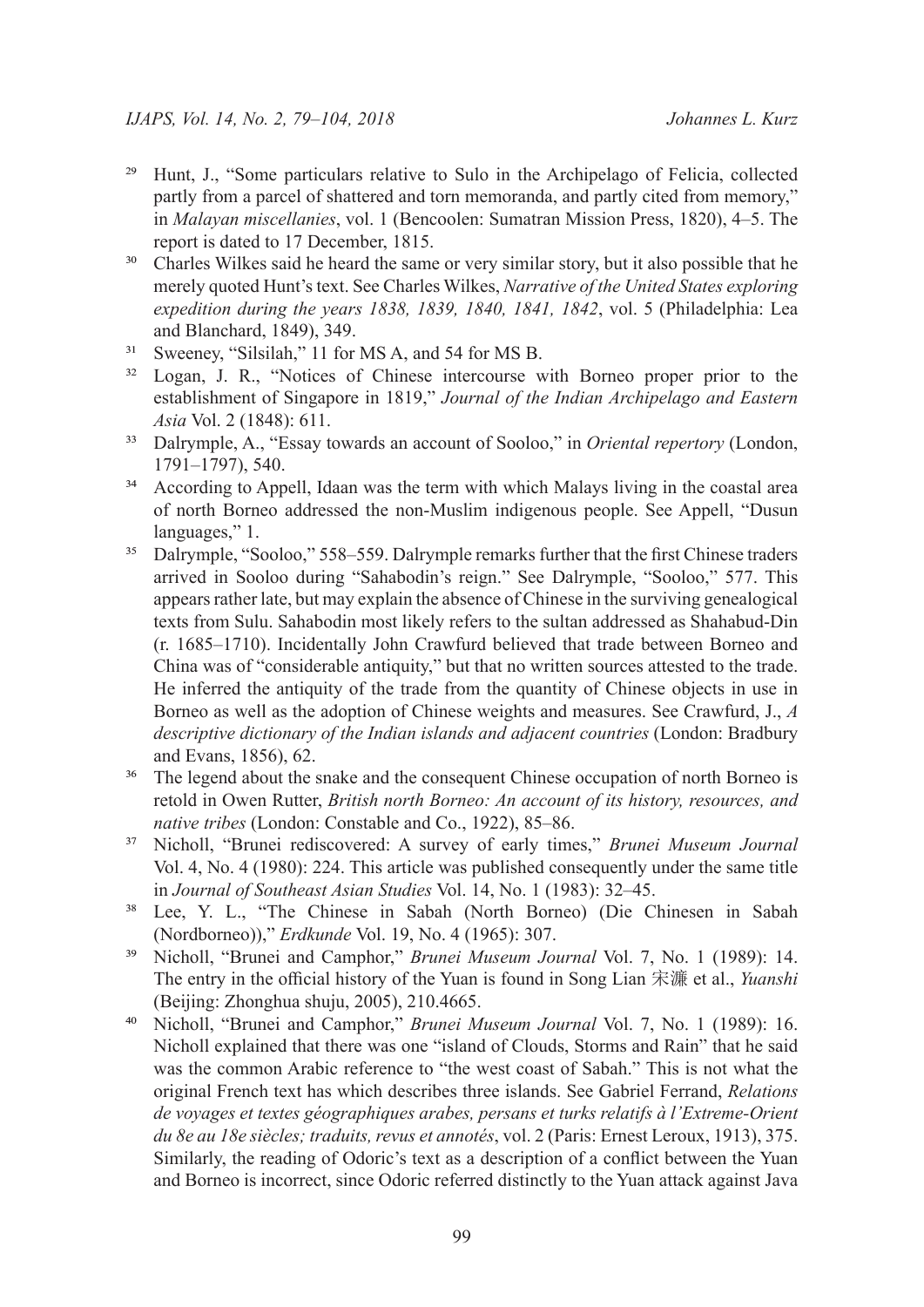in 1292 and did not even with one word refer to Borneo. Cf. the translation of Odoric's text "The travels of Friar Odoric of Pordenone (1316–1330)," in Henry Yule (transl.), *Cathay and the way thither*, vol. 4 (London: The Hakluyt Society, 1913), 151–155.

- 41 Nicholl, "A study in the origins of Brunei," *Brunei Museum Journal* Vol. 7, No. 2 (1990): 24, fn. 38.
- 42 Huang, J., *Huaqiao mingren gushilu* 華僑名人故事錄 (Changsha: Shangwu yinshuguan, 1940), 2–3.
- 43 Lo, J-p., *China as a sea power 1127–1368: A preliminary survey of the maritime expansion and naval exploits of the Chinese people during the southern song and Yuan periods*, edited and with a commentary by Bruce A. Elleman (Singapore: NUS Press, 2012), 328.
- 44 Huang, *Huaqiao mingren gushilu*, 9–10.
- 45 Wade, G. "Po-luo and Borneo: A re-examination," *Brunei Museum Journal* Vol. 6, No. 2 (1986): 13–35.
- 46 Al-Sufri, J., *Tarsilah Brunei*, 15–16; Chen P. 陈平平, "Shiju xi Zheng He chuandui daoguo Boni de ruogan Mingdai shiliao yiju" 试举析郑和船队到过浡泥的若干明 代史料依据, *Nanjing xiaozhuang xueyuan xuebao* Vol. 4 (2009): 89–94; de Vienne, M-S., *Brunei: From the age of commerce to the 21st century* (Singapore: NUS Press, 2015), 42.
- 47 This text forms part of Geoff Wade's article, but was also discussed in a joint paper by Liu Yingsheng and Pg. Karim bin Pg Osman, "Two descriptions of Brunei in the Ming period" (n. d.), http://en.unesco.org/silkroad/sites/silkroad/files/knowledge-bankarticle/two descriptions of brunei in the ming period.pdf, accessed August 8, 2017. It was thus available for perusal by writers lacking competence in classical Chinese.
- 48 Pan, X., "Bei Jialimandan shilüe" 北加里曼丹史略, *Dongnanya yanjiu ziliao* Vol. 2 (1963): 51–52. (49–64).
- 49 Huang, Y., *Ma Xing huaren zhi* (Hong Kong: Mingjian chubanshe, 1967), 259–261. The book was republished in 2003 with a foreword by Zheng Liangshu 鄭良樹 and a biography of Huang Yao.
- 50 Ibid, 261.
- 51 Hucker, *Official titles*, 246, entry 2592.
- 52 Ibid, 534, entry 7158.
- 53 Huang, *Ma Xing huaren zhi*, 260.
- 54 See Tuban, R., "A genealogy of the Sulu Sultanate," *Philippine Studies* Vol. 42, No. 1 (1994): 20–38.
- 55 See his "An analysis of the 'genealogy of Sulu,'" *Asian Studies: Journal of Critical Perspectives on Asia* Vol. 17 (1979): 1–17, and in *Archipel* Vol. 22 (1981): 167–182.
- 56 Majul, C. A., "Islam in the Philippines and its China link," *Asian Studies: Journal of Critical Perspectives on Asia* Vol. 35 (1999): 18–19, (12–27). In Najeeb M. Salleby's translations of the Sulu royal genealogies in his *The history of Sulu* (1908), no Chinese traders or merchants are mentioned.
- 57 Chen, L., *Dongnanya huaqiao, huaren, huayi* 東南亞華僑華人華裔 (Taibei: Zhengzhong shuju, 1979), 283.
- 58 Spenser St. John referred to this legend too, as well as to the *Silsilah raja-raja Brunei*. See his *Life in the forests in the Far East*, vol. 2 (London: Smith, Elder and Co., 1863), 832.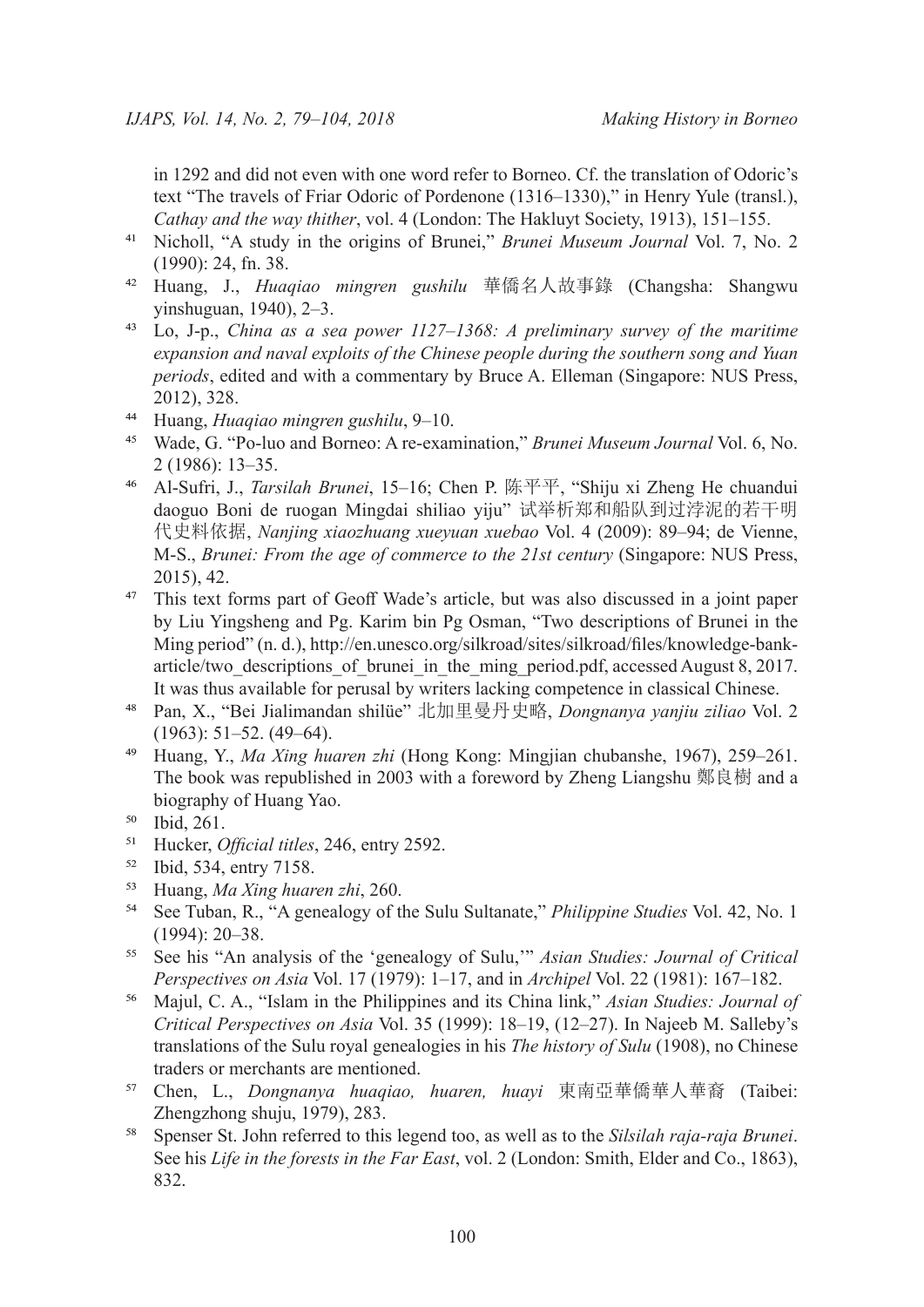- <sup>59</sup> It is very likely that this is the same person that Lee in 2013 addressed as Wang Qing Hong (see previous).
- 60 "It is known […] that in A.D. 1413 the nine-year-old Maharaja Sura Wangsa returned from the Imperial Court to Brunei with his mother. They were not conveyed by Admiral Cheng Ho, therefore they might have been escorted by an Admiral Wong Soon Peng. Having delivered them safely to the capital, Admiral Wong might have sailed the length of the Borneo coast and up to Luzon, everywhere restoring Brunei authority, for it is noteworthy that no further tribute-bearing missions arrived from Luzon after A.D. 1410. The Admiral might have returned to Brunei, where he would have been greeted with acclaim for having restored the Empire. In recompense he might have been given a royal princess in marriage, and have settled down in Brunei to the enjoyment of some office.

Such could be the origin of the Ong Sum Ping legends, which figure prominently in Brunei folklore. His fame would have rested upon his having restored Brunei power, after it had been in abeyance for some sixty years. It is only a hypothesis, but it is a plausible one." See Nicholl, R., "Sources fort the early history of Brunei (typewritten MS, n. d.), entry 113. The *Ming-shih*: Admiral Cheng He and P'o-ni A.D. 1417."

- 61 Harrison, T., "The advent of Islam to West and North Borneo: An attempted reconstruction of some possible sequences," *JMBRAS* Vol. 45, No. 1 (1972): 10–20. On page 15 Harrison writes: "the Admiral was both Moslem and Eunuch. It is plausible that during this period (? C. 1450 A.D.), one of his leading men came to Borneo. This would explain the famous Ong Sum Ping who figures prominently at the start of the Brunei chronicles as well as in much local folklore." The voyages of the Treasure Fleet were suspended in the early 1430s, so no "leading man" would have made it to Borneo in "1450 A.D.".
- $62$  Chinese writers have assumed the tomb of Manarejiana in Nanjing to belong to a king of Brunei. See for instance Ji Shijia 季士家, "Zhongguo Wenlai youhao jiaowang de lishi jianzheng" 中國汶萊友好交往的歷史見證, *Zijincheng* Vol. 3 (1985): 42–44.
- <sup>63</sup> The website of the Huang family also strongly disputes the identification of Ong Sum Ping for the same reason. The editors of the website, as members of the Huang family of Guangdong, vigorously defend the idea of Huang Senping's arrival in "Brunei" (Wenlai) in 1375. See http://huang99.com/bk/show.asp?id=264 (accessed 4 November 2016).
- <sup>64</sup> Wang Jinghong is accorded historical rank equal to that of Zheng He in a publication from Fujian. See Zhu, M. 朱明元 et al. (eds), *Wang Jinghong yu Zheng He xia xiyang* 王景弘与郑和下西洋 (Hong Kong: Xianggang tianma tushu youxian gongsi, 2004). Roderich Ptak has reviewed this book. Remarking on two articles dealing with Ong Sum Ping by Yang Xinhua 杨新华 and Liu Xinsheng 刘新生, he suggested that it would be difficult to prove that the Treasure Fleet on any of its voyages stopped in Brunei. I have had no access to the original Chinese publication. For Ptak's review see *Archipel* Vol. 70 (2005): 312–317. Liu Xinsheng in the past served as the ambassador of the People's Republic of China to Brunei. Yang Xinhua has published an article concerning Wang Jinghong and Wang Sanpin to which I so far have had no access. See "Wang Jinghong yu Wenlai 'Wang Sanpin'" 王景宏与文莱王三品, *Zheng He yanjiu* Vol. 1 (2005): 67–70.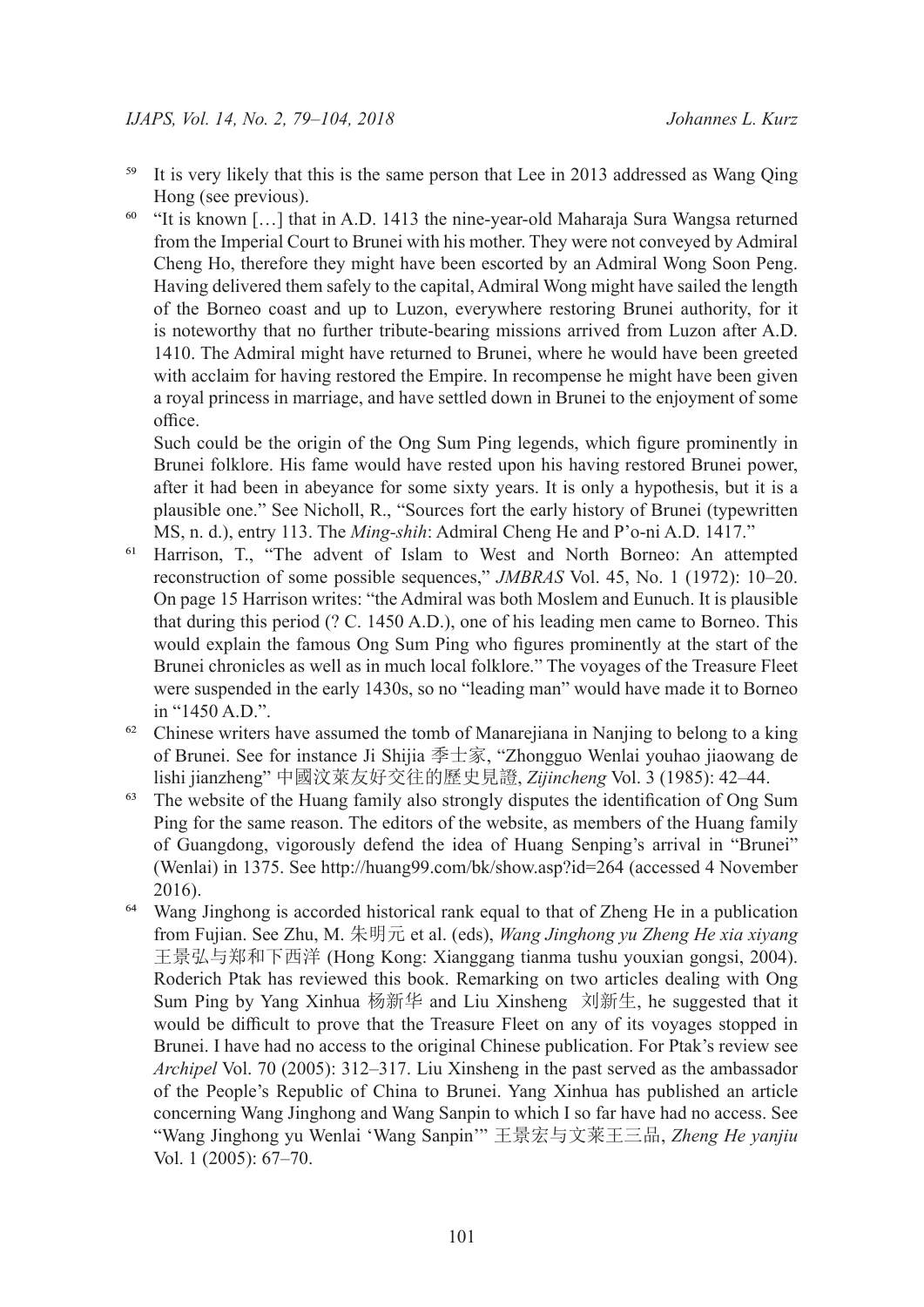- 65 Wu, Z., "Persahabatan China-Brunei," *Jurnal Darussalam* Vol. 6 (2006): 16–17, 12–22.
- 66 Groeneveldt, W. P., "Historical notes on Indonesia and Malaya compiled from Chinese sources," *Verhandelingen van het Bataviaasch Genootschap van Kunsten en Wetenschapen* Vol. 39 (1880): 110–115.
- 67 Jamil Al-Sufri, *Tarsilah*, 41. Jamil Al-Sufri had picked up on the question first in 1990. See his *Tarsilah Brunei: Sejarah awal dan perkembangan Islam* (Bandar Seri Begawan: Jabatan Pusat Sejarah), 50.
- <sup>68</sup> There have been numerous attempts to transcribe the name. Groeneveldt addressed this chieftain as Maradja Ka-la. See Groeneveldt, *Notes*, 111; Pelliot rejected Groeneveldt's reading and suggested either Mahārāja Gyana-[nai] or Kara-[nai]. See Paul Pelliot, "Le Hoja et le Sayyid Husain de l'histoire des Ming," *T'oung Pao* Vol. 38, Livr. 2/5 (1948): 268; Wang constructed Manara Kananai out of the original. See Wang, G., "China and Southeast Asia 1402–1424," in *Studies in the social history of China and South-East Asia: Essays in memory of Victor Purcell*, eds. Chen, J. and Tarling, N. (Cambridge: Cambridge University Press, 1970), 398.
- 69 Haji Ibrahim, A. L., "Theoretical linkages in the early history of Brunei," in *Constructing a national past: National history and historiography in Brunei, Indonesia, Thailand, Singapore, the Philippines, and Vietnam*, ed. Davies, P. (Bandar Seri Begawan: Universiti Brunei Darussalam, 1996), 154.
- 70 Song, L. 宋濂 (1310–81), "Boniguo rugong ji" 勃尼國入貢記 (Boni submits tribute), in *Zhiyuan houji* 芝園後集, 5.1399–5.1401. In *Song Lian quanji* 宋濂全集, in *Song xue shi wenji* 宋學十文集 vol. 3, ed. Luo, Y. 羅月霞 (Hangzhou: Zhejiang guji chubanshe, 1999). The most recent translation of this text into English is by Kurz, J. L., "Two early Ming texts on Borneo," *Ming Studies* Vol. 70 (2015): 60–72.
- <sup>71</sup> I am quoting from the text as it appears on http://huang99.com/bk/show.asp?id=264 (accessed 4 November 2016). I have not had access to the original work, *Zhonghua xingshi tongshi: Huangshi* 中华姓氏通史:黄氏 (Beijing: Dongfang chubanshe, 2000), 300–301, which apparently also is found in a text referred to as *Huangshi tongshu* 黄氏 通书 and edited by the Huangshi yanjiu hui 黄氏研究会. The website does not provide any further bibliographical information on this latter book.
- 72 *Mingshi*, 325.8415.
- 73 The queen was most likely Ratu Ijau (r. ?1584–1616). See Stefan Amirell, "The blessings and perils of female rule: New perspectives on the reigning queens of Patani, 1584–1716," *JSEAS* Vol. 42, No. 2 (2011): 303–323. Though it is quite clear that Dani is Patani, Wen Xiongfei had the famous pirate Lin Daoqian 林道乾 settle in Boni 勃泥. See Wen, *Nanyang Huaqiao tongshi*, 71. That is unlikely, since Patani local lore had Lin Daoqian marry Ratu Ijau in or around 1578. See Bradley, F. R., "Piracy, smuggling, and trade in the rise of Patani, 1490–1600," *Journal of the Siam Society* Vol. 96 (2009): 39–42.
- 74 See *Tarsilah*, 15.
- 75 Ibid. Jamil refers to "Roll 325, Episode 213" in the *Mingshi*. Roll certainly stands for chapter or *juan* which is the correct one for the Boni entry, but "episode" remains a mystery.
- 76 See for instance Yunos, R., "The golden legacy: Ong Sum Ping," http://www.bt.com. bn/golden-legacy/2010/12/27/golden-legacy-ong-sum-ping (accessed 23 May 2016).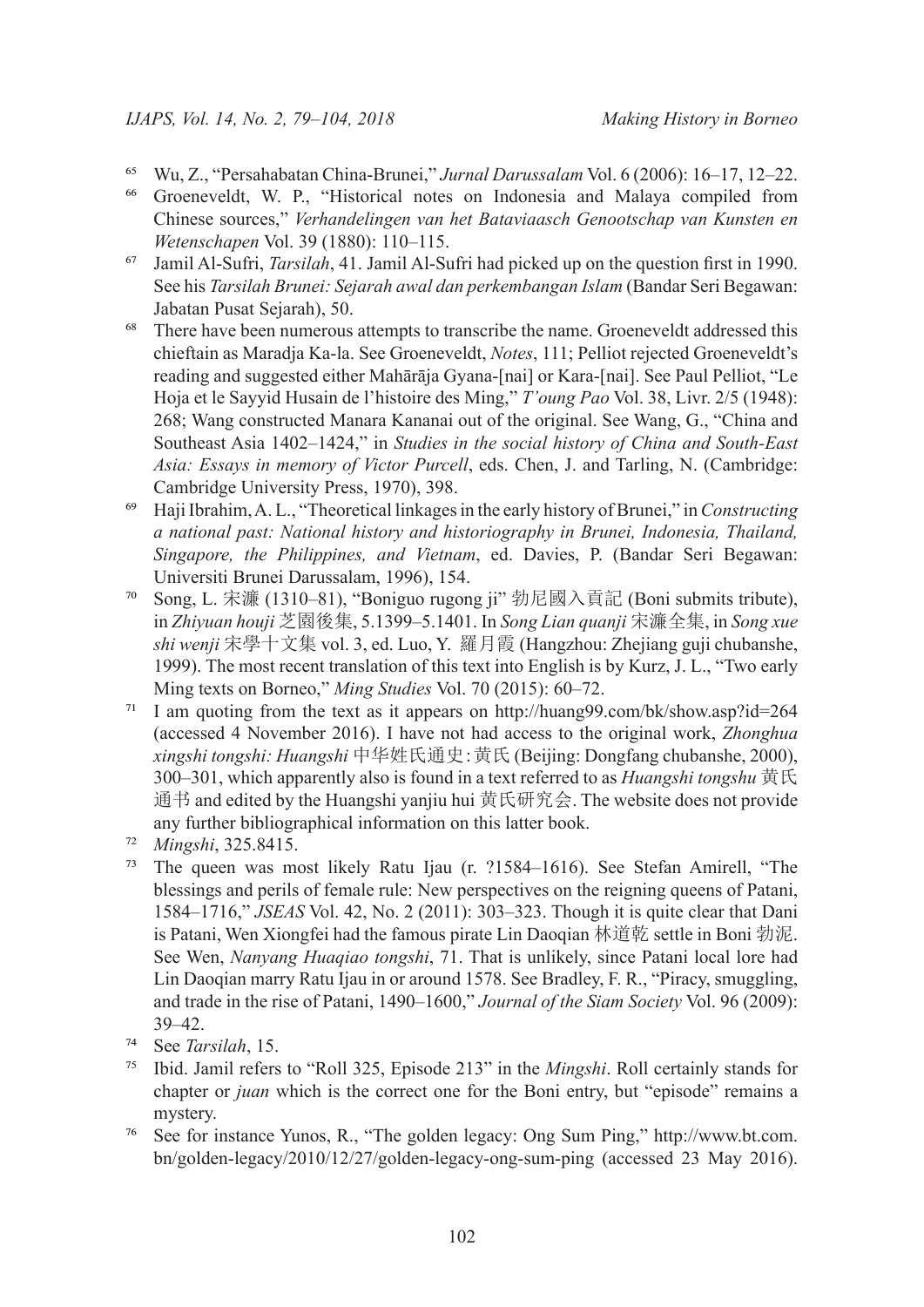Rozan describes Ong Sum Ping as a "great Chinese voyager on the west coast of Sabah" and as a "Chinese Moslem."

- 77 Jamil Al-Sufri later in his book refers to Ong Sum Ping as "Ong Sum Ping of the Chinese Imperial Court." See *Tarsilah*, 77.
- 78 Ibid, 41.
- 79 Note that he does not clarify the origin of the text in *Tarsilah*, 36–38.
- 80 Ampuan Haji Brahim Ampuan Haji Tengah, "Silsilah raja-raja Brunei: The Brunei Sultanate and its relationship with other countries," in *Brunei: History, Islam, society and contemporary issues*, ed. Ooi, K. G. (Routledge, 2015), 51, (45–61). Ampuan Haji Brahim gives a good introduction to the often-confusing relations in the early history of the Brunei sultans that local writers established by reading disconnected texts in conjunction instead of treating them as separate histories.
- <sup>81</sup> Cited in Ampuan Haji Brahim, "Silsilah," 52. The original article by Jamil Al-Sufri with the title "Sultan Sharif Ali" was published in *Jurnal Darussalam* Vol. 1 (1992): 6. In a later article Jamil had "Ong Sum Peng" convert to Islam, apparently because he married the daughter of the first sultan. As a consequence of his familial ties he stayed in Brunei and adopted the title Pengiran Maharaja Lela. See "Raja Brunei berasal dari China?" *Jurnal Darussalam* Vol. 6 (2006): 10 (6–11). This article served to disprove suggestions that the early rulers of Brunei originated from China.
- <sup>82</sup> The most recent proponent of this idea is Ampuan Haji Brahim: "The party was led by Chang Ching Tze and Sin Tze. They recounted that the king of Brunei was 'Mahamosha,' a Chinese rendition of Muhammad Shah." See Ampuan Haji Brahim bin Ampuan Haji Tengah, "Silsilah," 50. Note that the names of the two emissaries are transcribed as Cantonese when their names in standard Chinese read Zhang Jingzhi 張敬之 and Shen Zhi 沈秩.
- 83 See *Yuanshi*, 106.2697–106.2699.
- 84 See the relevant chapter in *Mingshi* 113.3505–113.3509.
- 85 http://www.history-centre.gov.bn/sultanbrunei.htm (accessed 9 June 2016).
- 86 *Tarsilah*, 41. Note that on page 23 Jamil Al-Sufri refers to Ong Sum Ping as "(黃縂兵 之墓)" (Huang Zongbing zhi mu).
- <sup>87</sup> "... and the said king of China confirmed in him the title of king and gave him the insignia and royal [coat of arms] which nowadays the said king of Borney has; and seeing that the said Sultan Yuso was a bachelor, he married him to a Chinese woman. Accordingly it appears that the reason he persevered in the said kingdom [of Borney] was that she was a relative of the king of China." See Carroll, J. S., "Brunei in the 'Boxer Codex,'" *JMBRAS* Vol. 55, No. 2 (1982): 4.
- 88 I would like to thank John N. Crossley for kindly sharing his knowledge on the *Boxer Codex* with me, including references to another translation of the text into modern Spanish, and his article "The early history of the Boxer Codex," *JMBRAS* Vol. 24, No. 1 (2014): 115–124. The new Spanish translation by Isaac Donoso is found here: http://revista.carayanpress.com/styled-31/styled-42/index.html, and here: http://revista. carayanpress.com/styled-3/styled-29/filipinas-aullon.html, both accessed August 27, 2017. I have had no access to *Boxer Codex: A modern Spanish transcription and English translation of early exploration accounts of ancient East and Southeast Asia*, transcribed and annotated by Isaac J. Donoso; translated by Ma. Luisa Garcia, Carlos Quirino and Mauro Garcia (Manila: Academia Filipina, 2016); nor to Jeffrey